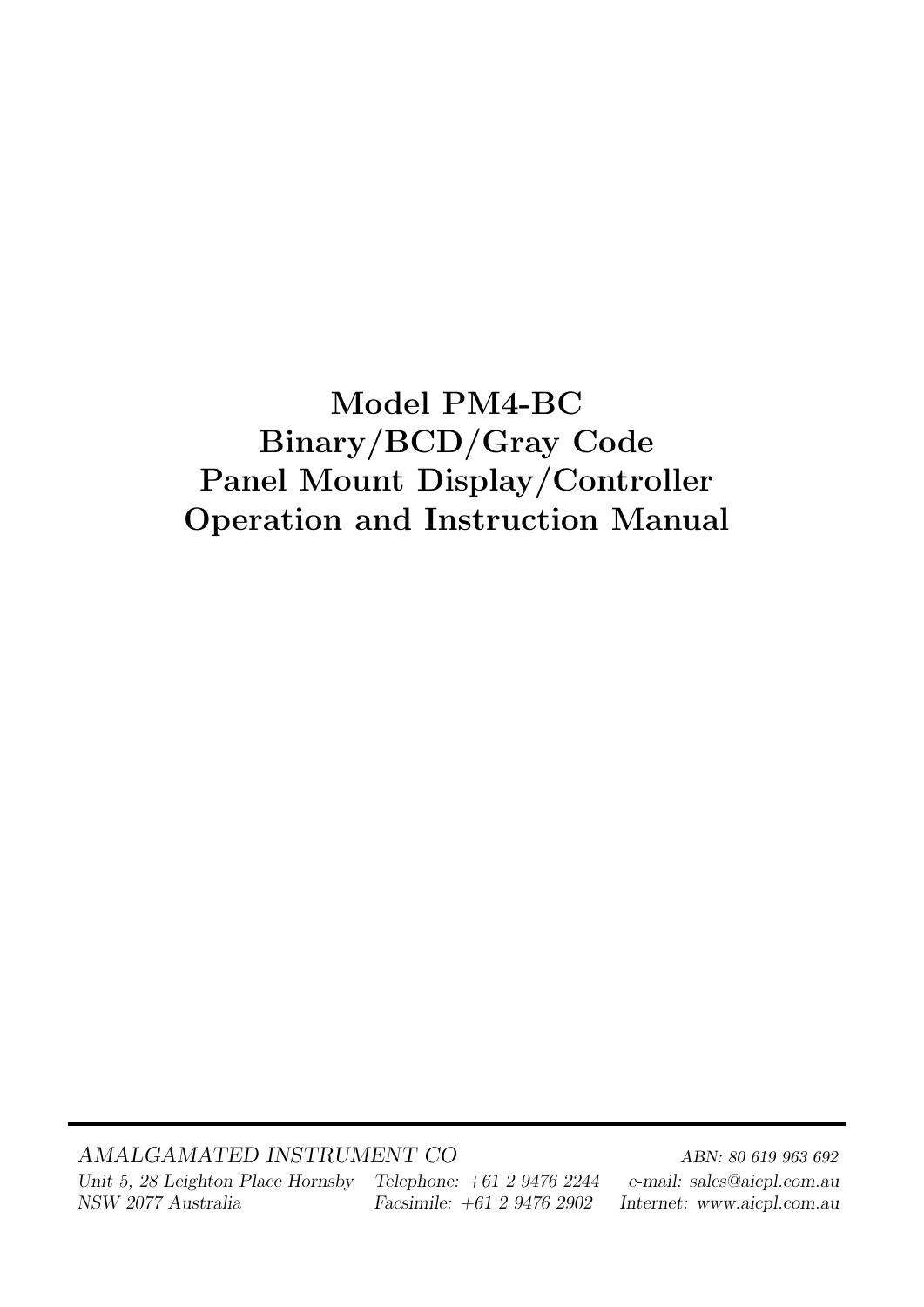# Table of Contents

|   | 1 Introduction                                 | 3                       |
|---|------------------------------------------------|-------------------------|
|   | 2 Mechanical Installation                      | $\overline{\mathbf{4}}$ |
|   | 3 Electrical installation                      | $\bf{5}$                |
|   | 4 Function tables - summary of setup functions | 16                      |
|   | 5 Explanation of functions                     | 19                      |
|   | 6 Scaled inputs                                | 35                      |
|   | 7 Weighted input operation                     | 37                      |
| 8 | <b>Specifications</b>                          | 39                      |
|   | 9 Guarantee and service                        | 40                      |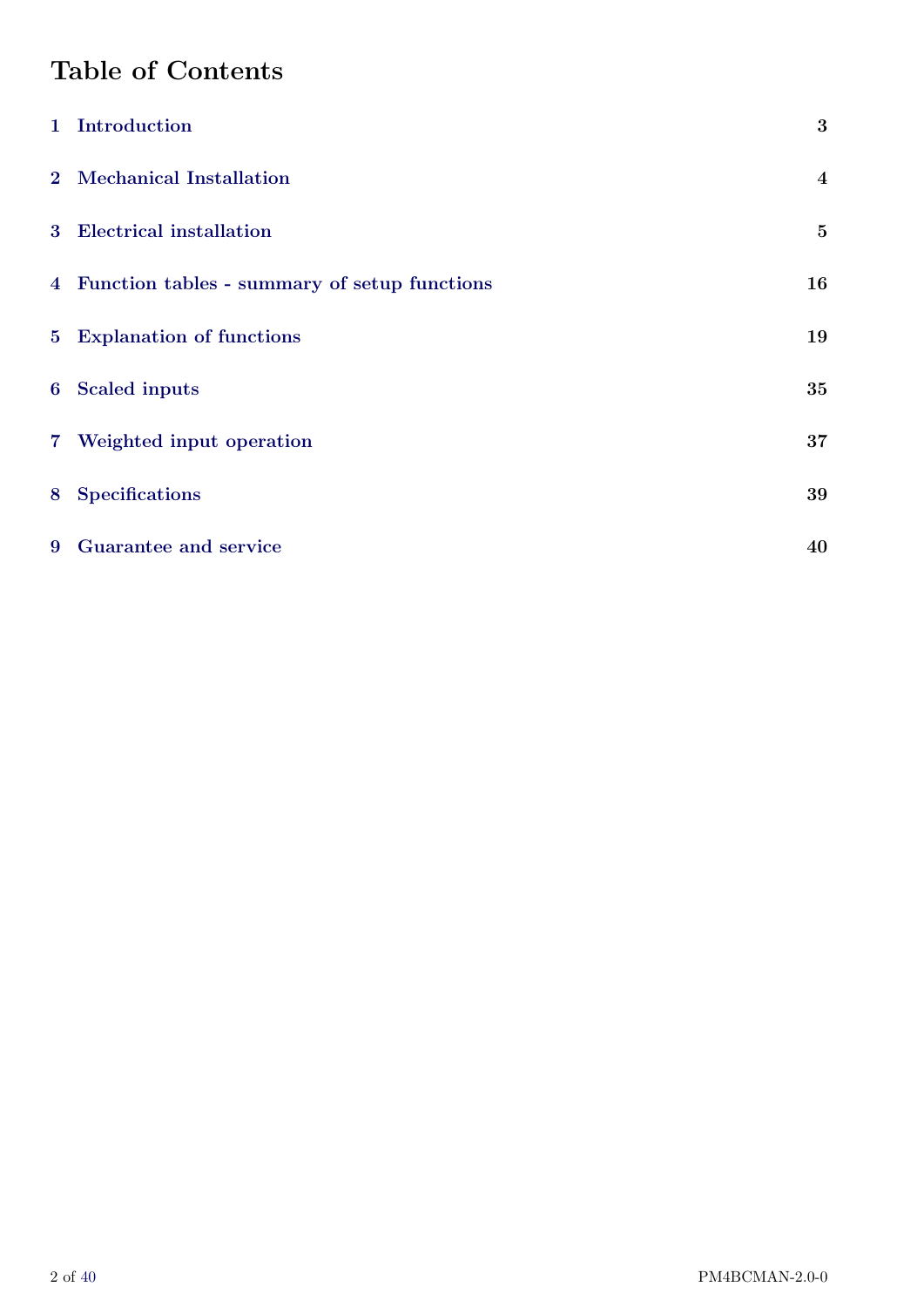# <span id="page-2-0"></span>1 Introduction

## 1.1 General description

This manual contains information for the installation and operation of the PM4-BC Monitor. The PM4 is a general purpose instrument which may be configured to accept inputs of:

Binary (**SEE I** RPE function [5.27](#page-29-0) set to **b**<sub>1</sub>  $\theta$ ) BCD (**SEE I RPL** function [5.27](#page-29-0) set to **bcd**) Gray code (**SEE I** RPL function [5.27](#page-29-0) set to **SFRY**) Weighted binary (**SEE I** RPL function [5.27](#page-29-0) set to **d.**  $\alpha$ P) Scaled binary, BCD or Gray code (see USEF SCLE function [5.36\)](#page-31-0)

The inputs may be presented in parallel, strobed or addressed form. Twenty input lines plus two GND lines are available. For BCD inputs, addressed, strobed or up to 4 digit parallel four of these input lines can be allocated for use as remote decimal point or display hold.

Optional relays, serial communications, analog or digital retransmission may also be provided.

The PM4 series of Panel Mount Monitors are designed for high reliability in industrial applications. The high brightness LED display provides good visibility even in areas with high ambient light levels. The high contrast LCD displays provide good visibility and are ideal for battery powered applications.

Full electrical isolation between power supply, input signals and retransmission output is provided by the PM4, thereby eliminating grounding and common voltage problems. This isolation feature makes the PM4 ideal for interfacing to computers, PLCs and other data acquisition devices. Note that the input signals themselves share a common ground.

Unless otherwise specified at the time of order, your PM4 has been factory set to a standard configuration. The PM4 series instruments can be configuration and calibrated easily by the user. Initial changes may require dismantling the instrument to alter PCB links, other changes are made by push button functions.

## 1.2 Output options

- 1, 3 or 6 optional relays rated 240VAC 5A (resistive load)
- Isolated analog retransmission configurable for 4–20mA, 0–1V or 0–10V
- Isolated RS485 or RS232 serial communications (ASCII or Modbus RTU)
- Isolated Digital output binary or BCD up to 16 bit, NPN or PNP output types available
- Optional outputs are available in certain combinations only e.g. Extra relay plus RS232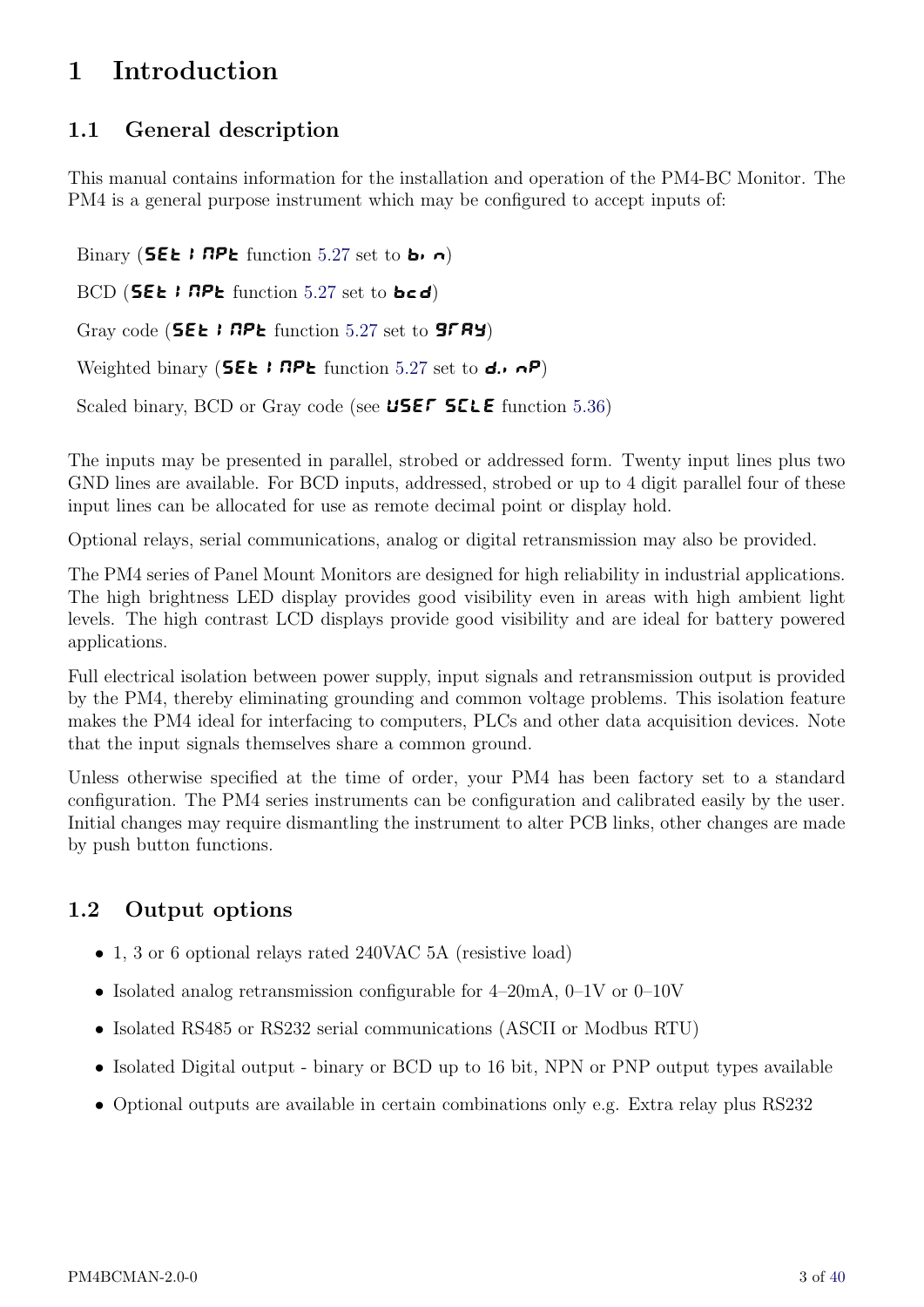# <span id="page-3-0"></span>2 Mechanical Installation

Choose a mounting position as far away as possible from sources of electrical noise such as motors, generators, fluorescent lights, high voltage cables/bus bars etc. An IP65 or IP67 access cover which may be installed on the panel and surrounds is available as an option to be used when mounting the instrument in damp/dusty positions. A wall mount case is available, as an option, for situations in which panel mounting is either not available or not appropriate. A portable carry case is also available, as an option, for panel mount instruments.

Prepare a panel cut out of  $45mm \times 92mm +1 \, \text{mm}$  /  $-0 \, \text{mm}$  (see diagram below). Insert the instrument into the cut out from the front of the panel. From the rear of the instrument fit the two mounting brackets into the recess provided (see diagram below). Whilst holding the bracket in place, tighten the securing screws being careful not to over-tighten, as this may damage the instrument. Hint: use the elastic band provided to hold the mounting bracket in place whilst tightening securing screws.

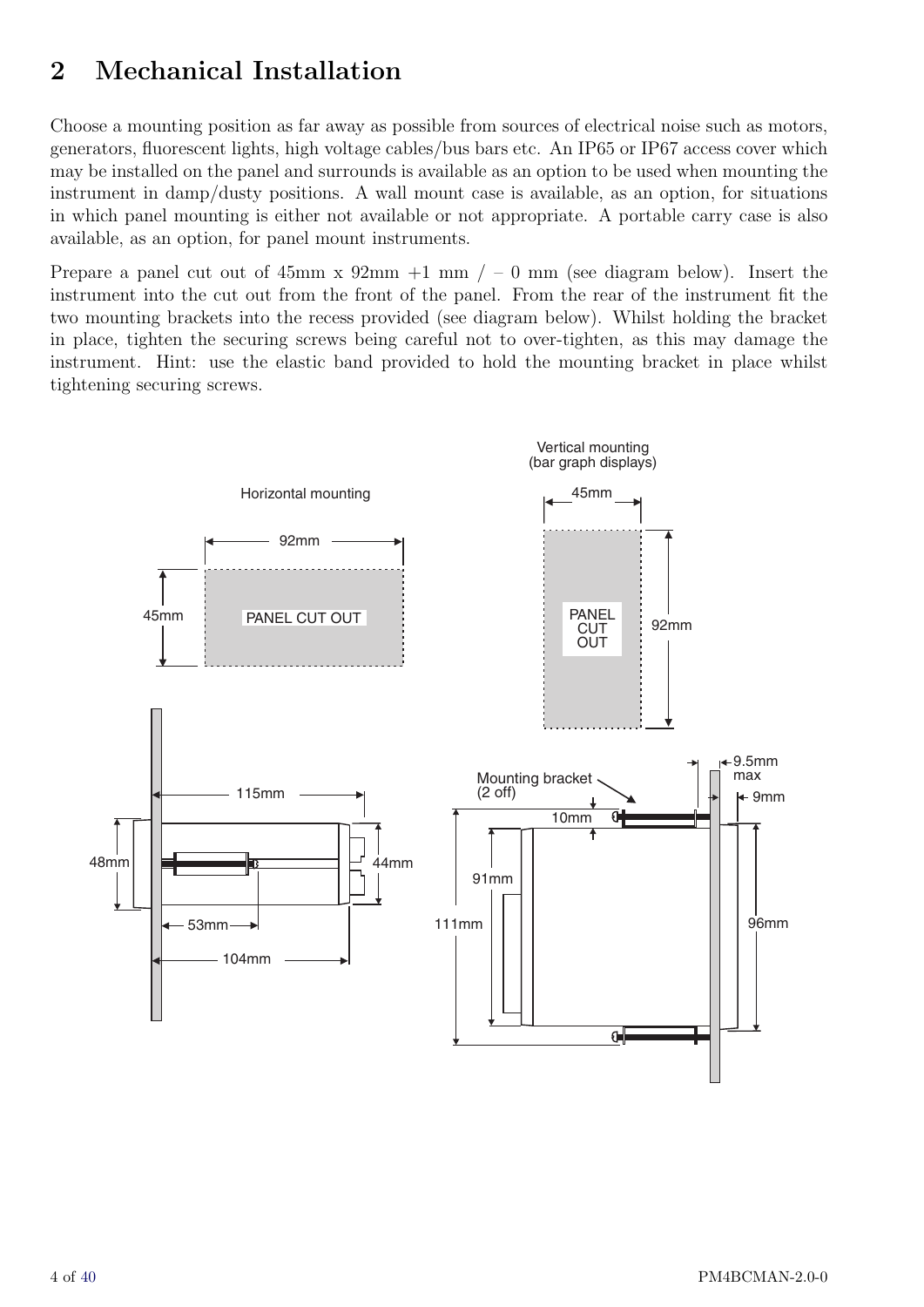# <span id="page-4-0"></span>3 Electrical installation

## 3.1 Electrical installation

The PM4 Panel Meter is designed for continuous operation and no power switch is fitted to the unit. It is recommended that an external switch and fuse be provided to allow the unit to be removed for servicing.

The plug in, screw type, terminal blocks allow for power supply wires of up to  $2.5 \text{mm}^2$  to be fitted. Connect the wires to the appropriate terminals as indicated below. A 22 terminal plug in data connector is provided which will accept up to 1mm<sup>2</sup> wires. To insert wires to this data connector insert a screwdriver blade (max 2.5mm wide) into the square socket adjacent to the terminal required, push the wire into the terminal and remove the screwdriver blade. The wire will lock in place. See the "Weighted digital input operation and electrical connections" chapter page [37](#page-36-0) for weighted digital input connections.

For connection details of optional outputs refer to the separate "PM4 Panel Meter Optional Output Addendum" booklet supplied when options are fitted.



#### 3.2 Instrument rear panel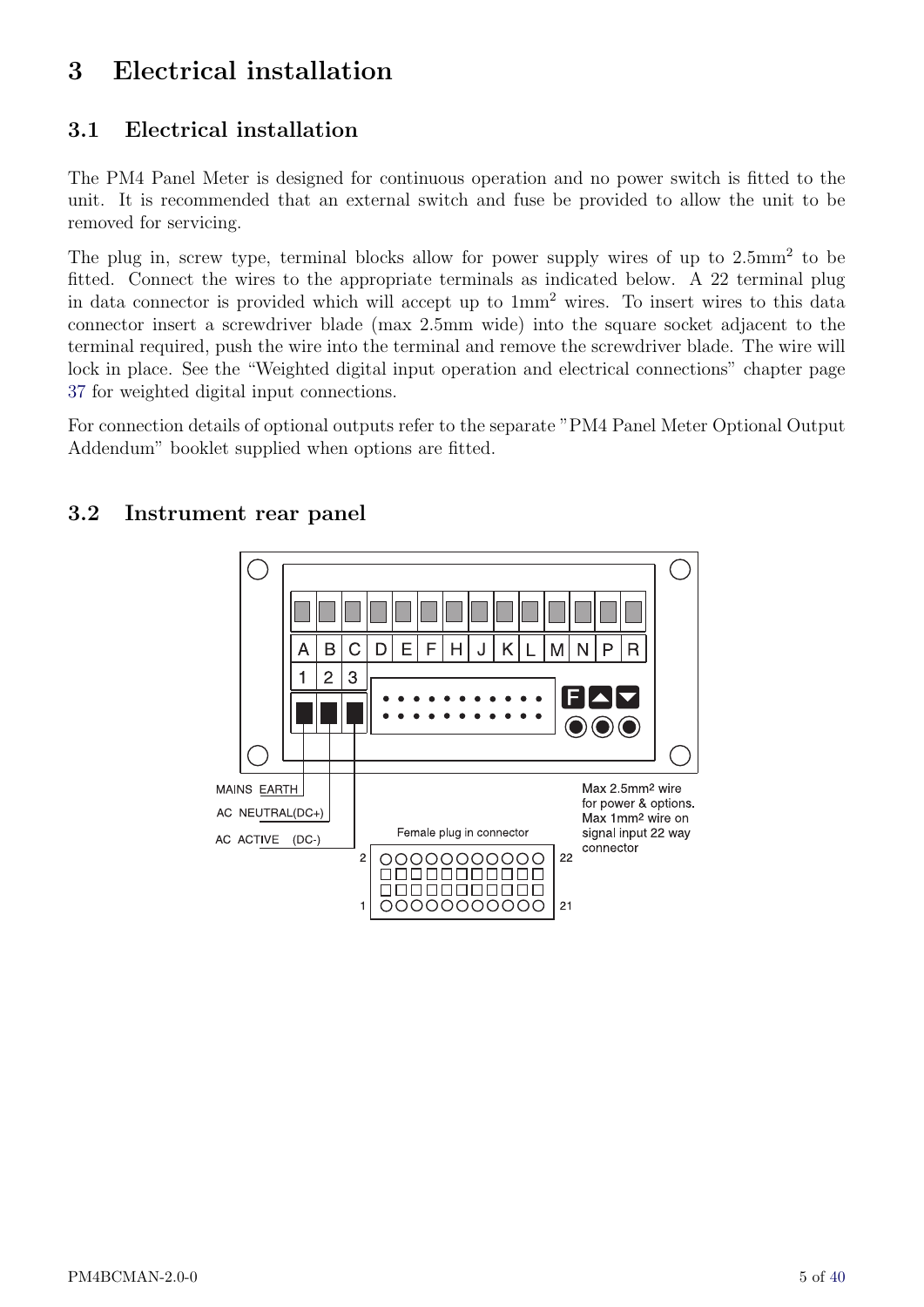#### Instrument label (example)



## 3.3 Resistor pack and link locations



| Input        | RP1, 2 & 3 | LK1.2 & 3  |
|--------------|------------|------------|
| Voltage free | 100 Ohms   | VCC        |
| 5V           | 100 Ohms   | <b>GND</b> |
| 12V to 24V   | 10k Ohms   | GND        |
| 48V          | 22k Ohms   | GND        |

## 3.4 Electrical connection examples

WIRING EXAMPLE - VOLTAGE FREE CONTACT

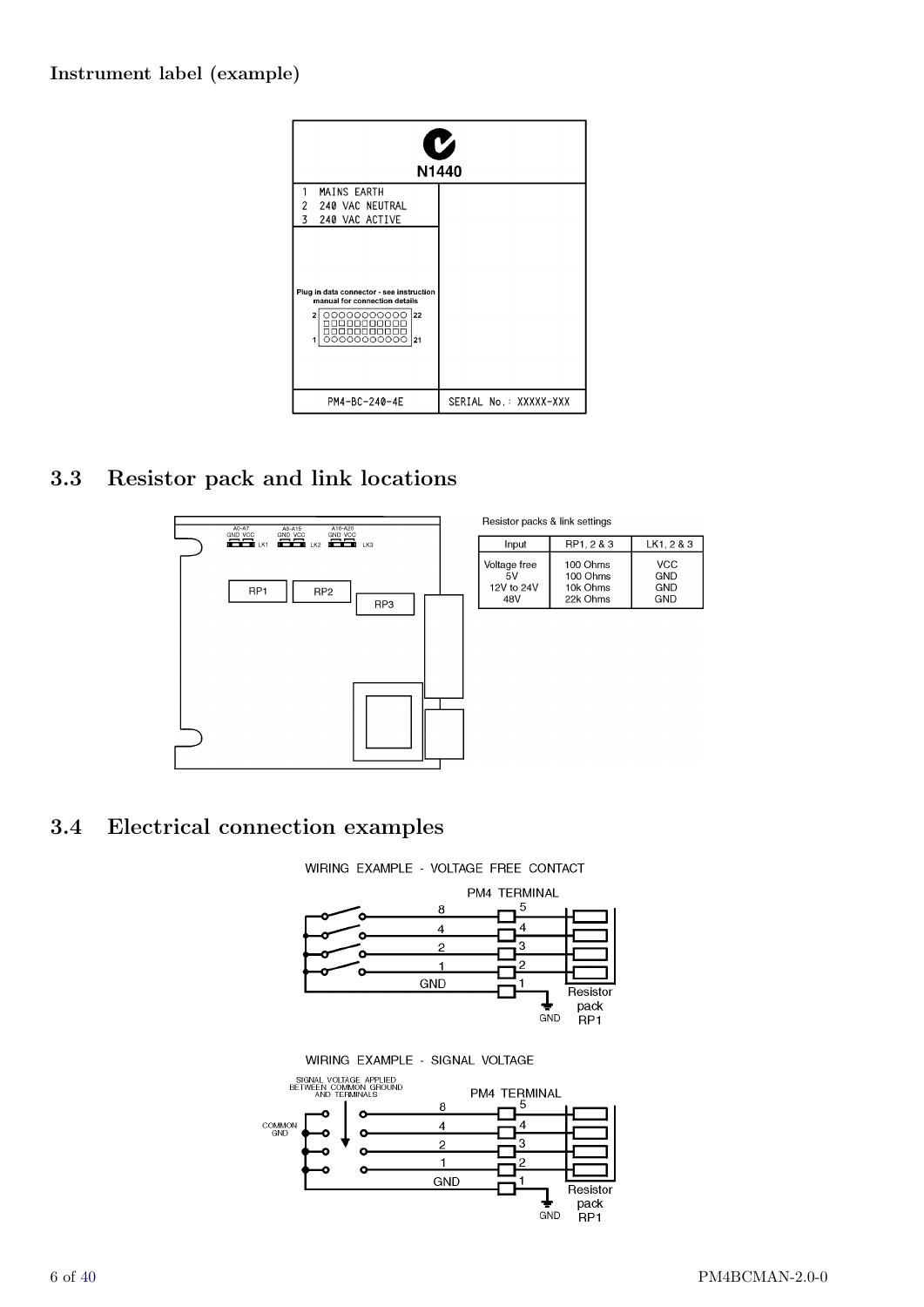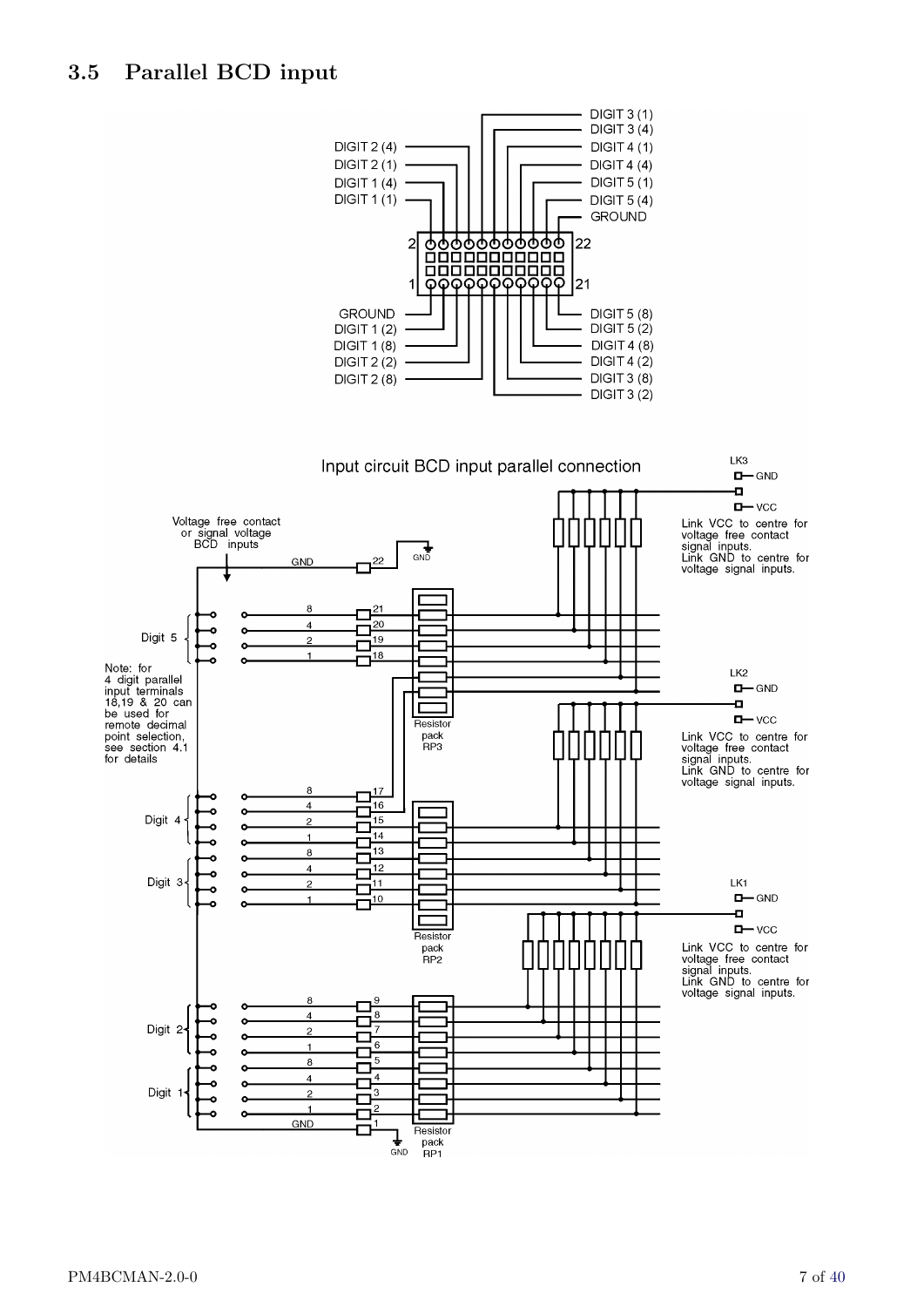

Strobe mode operation

1. Set data value

2. Activate required strobe input when ready

#### Example

If BCD data 1001 is placed on the input and the strobe input for digit 2 is activated a value of 9 will be sent to digit 2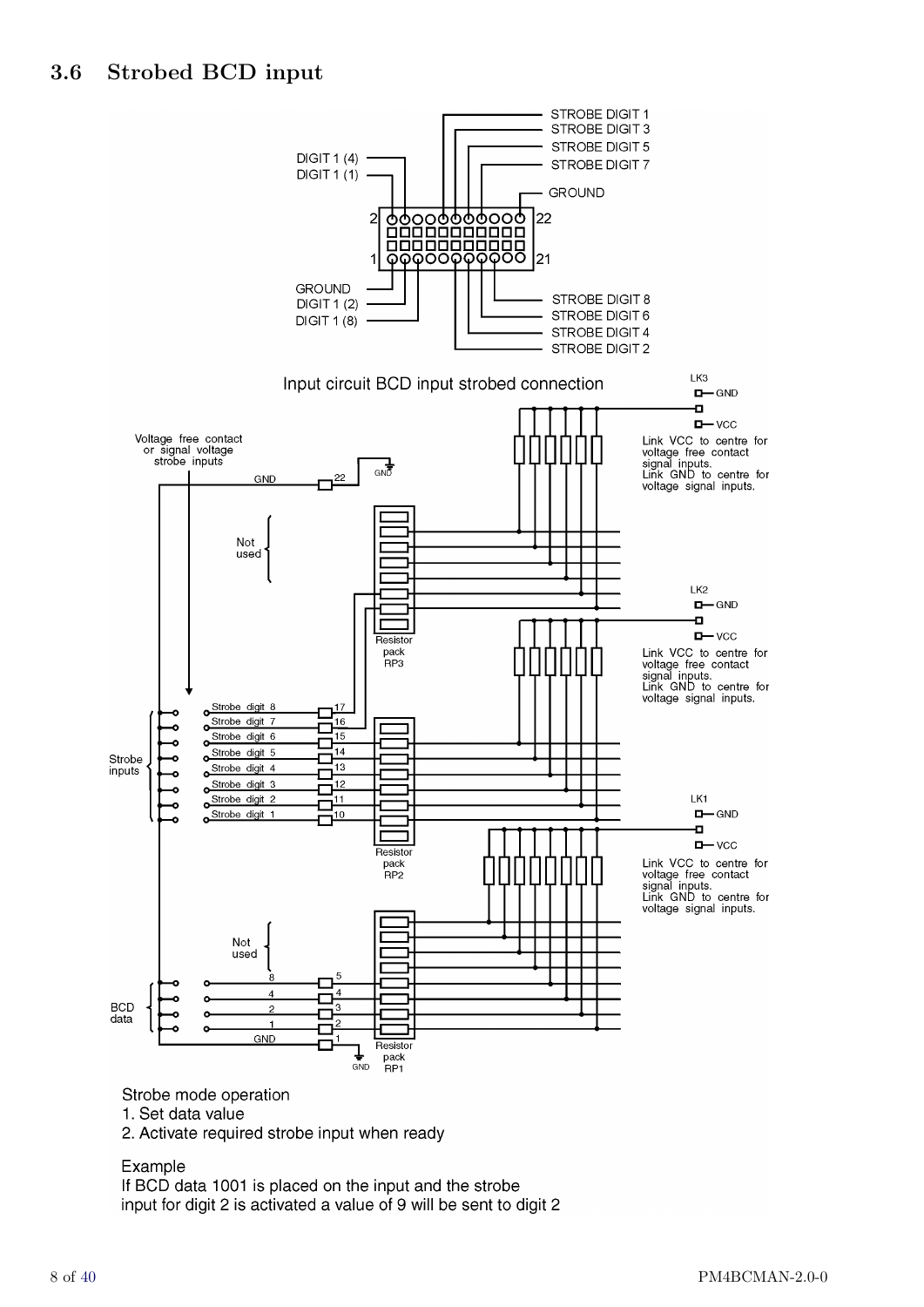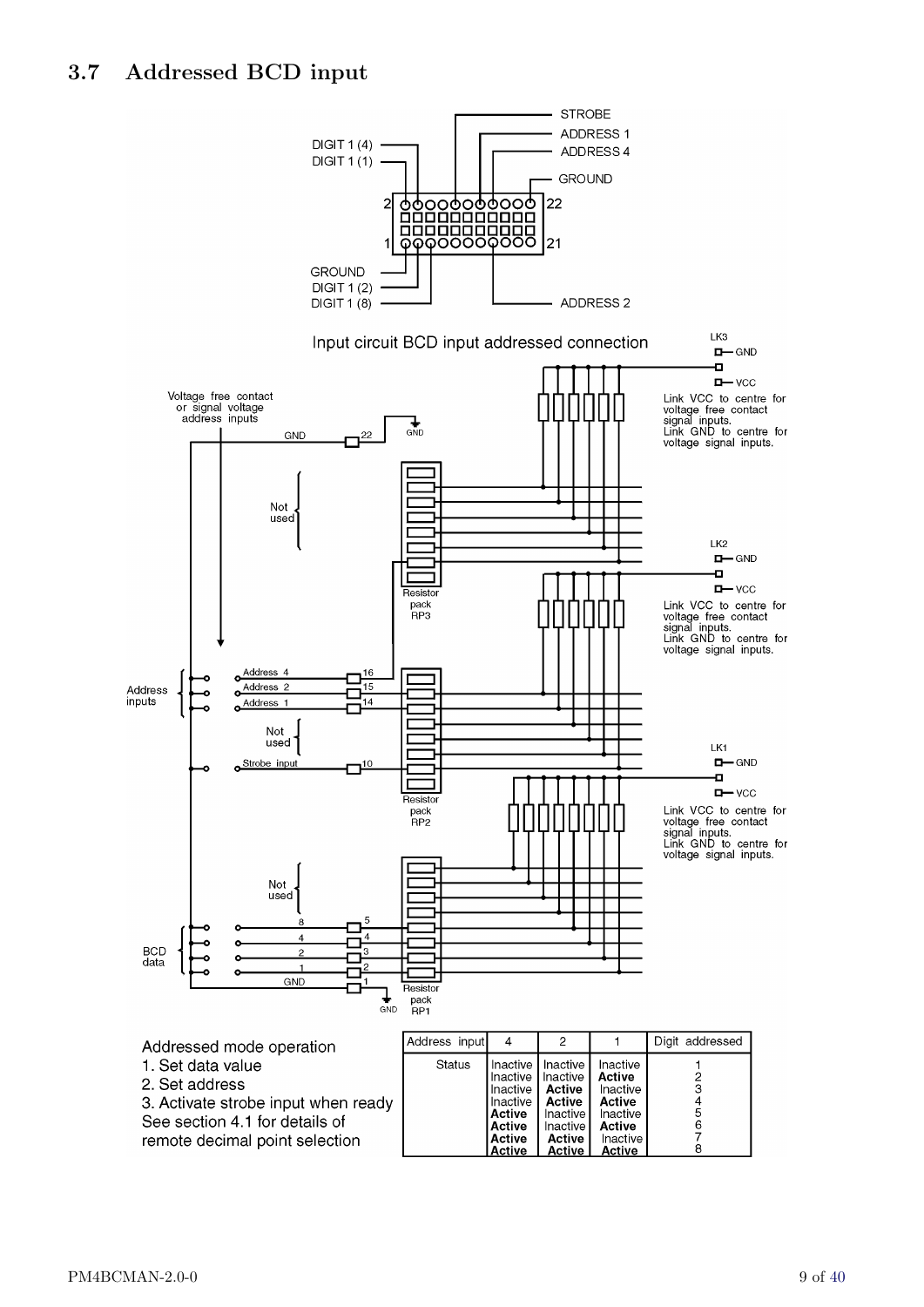## 3.8 Parallel binary input (also used for Gray code)

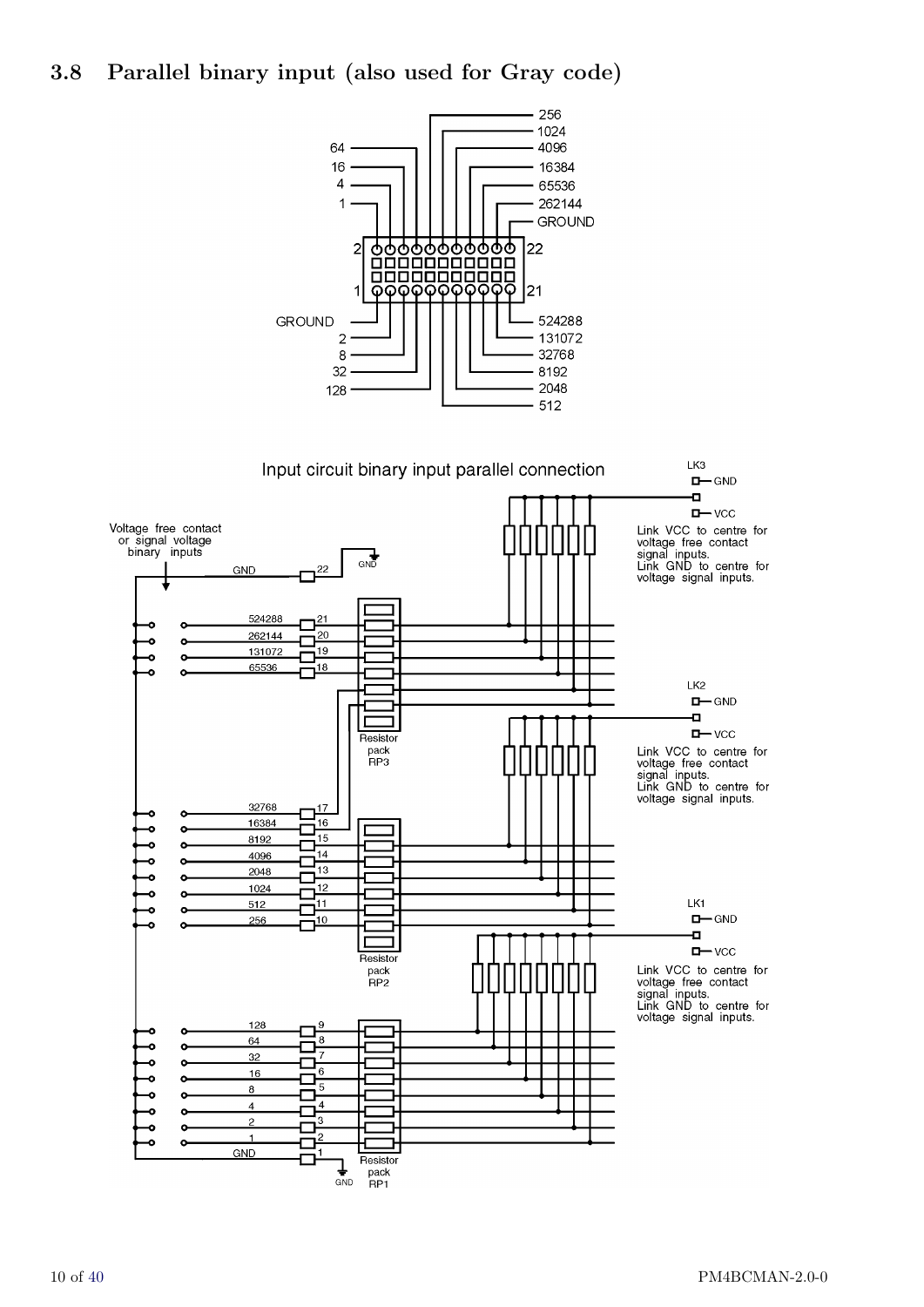## 3.9 Strobed binary input (also used for Gray code)



STROBE 1 STROBE 3

(0100 0000 in binary) is added to the display.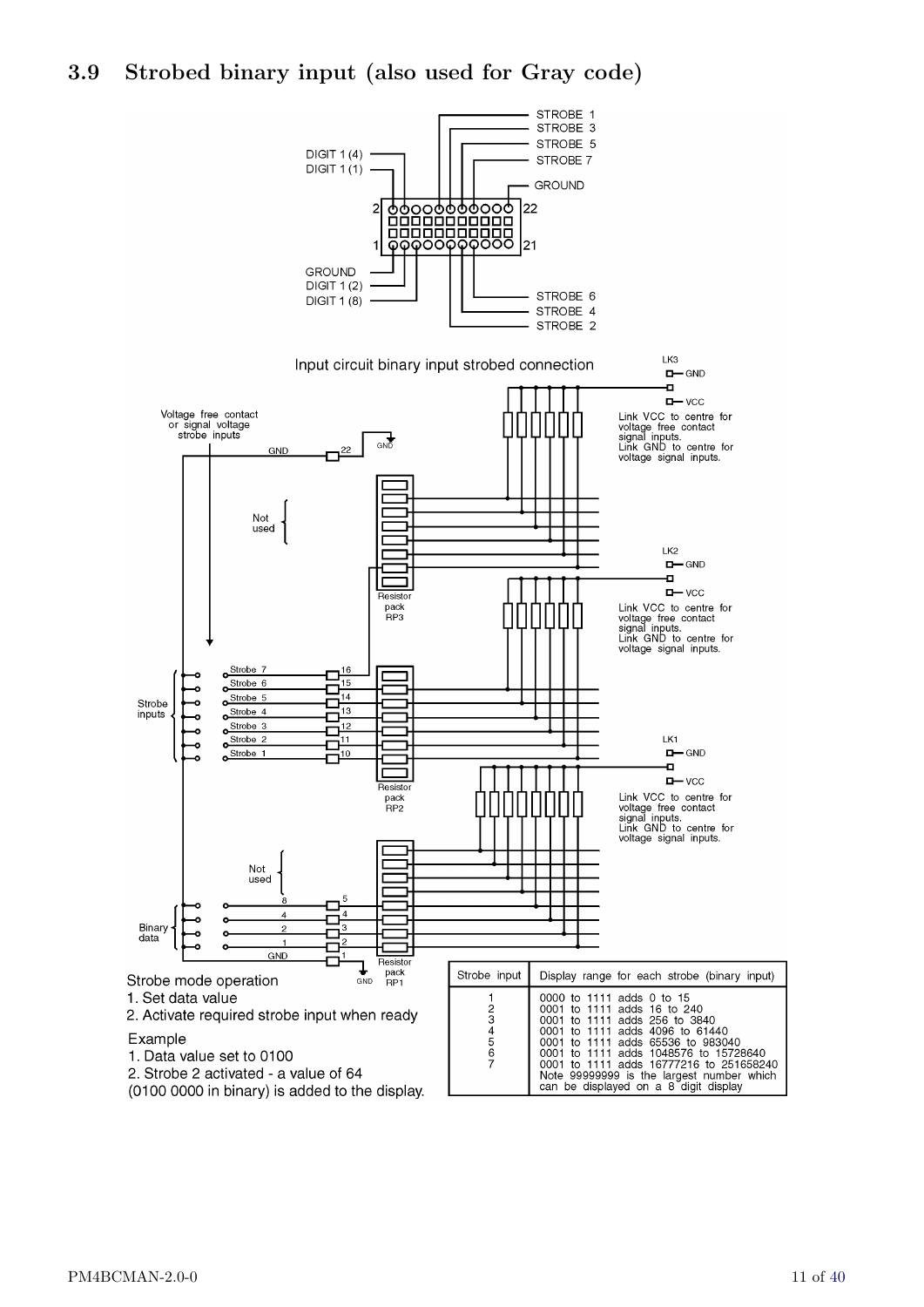

#### Example

1. Data value set to 0100

2. Address set to 001 (digit 2)

3. Strobe activated - a value of 64 (0100 0000 in binary) is added to the display.

**Active** 

Active

Inactive

Note 99999999 is the largest number which

can be displayed on a 8 digit display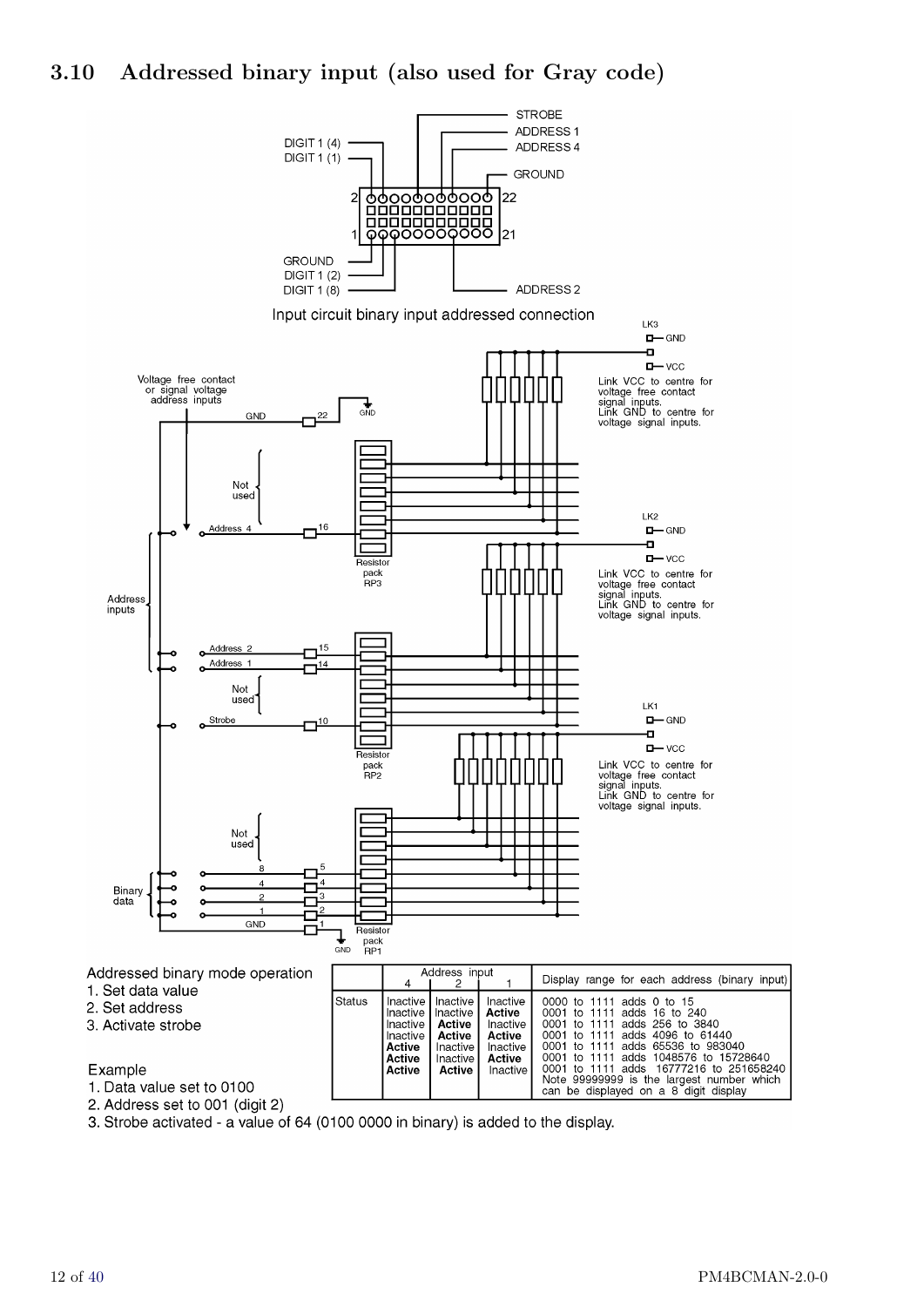## <span id="page-12-0"></span>3.11 Remote decimal point selection and display hold

For up to 4 digit parallel BCD or addressed BCD or strobed BCD inputs terminals 18, 19 and 20 may be used to select the decimal point position. To allow these inputs to be used in this manner the  $dP$  I RPL function must be set to  $\alpha n$ . When the  $dP$  I RPL function is set to on the software decimal point selection set at the  $d\mathsf{CP}$  function will be ignored. The table below shows the input requirements for remote decimal point selection.

The display hold input will hold the current display value when activated. The **INPL HOLD** function must be set to on to enable the display hold input. The **HOL**  $\theta$  **POL** function may be set to  $H_1$  or  $L_2$ , this sets the input logic level at terminal 21 for display hold. The display hold input is available for use with up to 4 digit parallel BCD or addressed BCD or strobed BCD.

Decimal point positions 8 digit display example.



Decimal point positions 8 digit display example.

Decimal point selection table

|                       | No decimal   dp1 on   dp2 on   dp3 on   dp4 on   dp5 on   dp6 on   dp7 on  <br>points |                                                                                    |                                                           |                                        |                        |  |
|-----------------------|---------------------------------------------------------------------------------------|------------------------------------------------------------------------------------|-----------------------------------------------------------|----------------------------------------|------------------------|--|
| Input 1 I<br>lnput 31 | Inactive<br>Input 2   Inactive<br>Inactive                                            | Active<br>Ilnactive I Active<br>Il nactive Il nactive Il nactive I Active I Active | Inactive   Active   Inactive   Active   Inactive   Active | Active Inactive Inactive Active Active | Active <b>  Active</b> |  |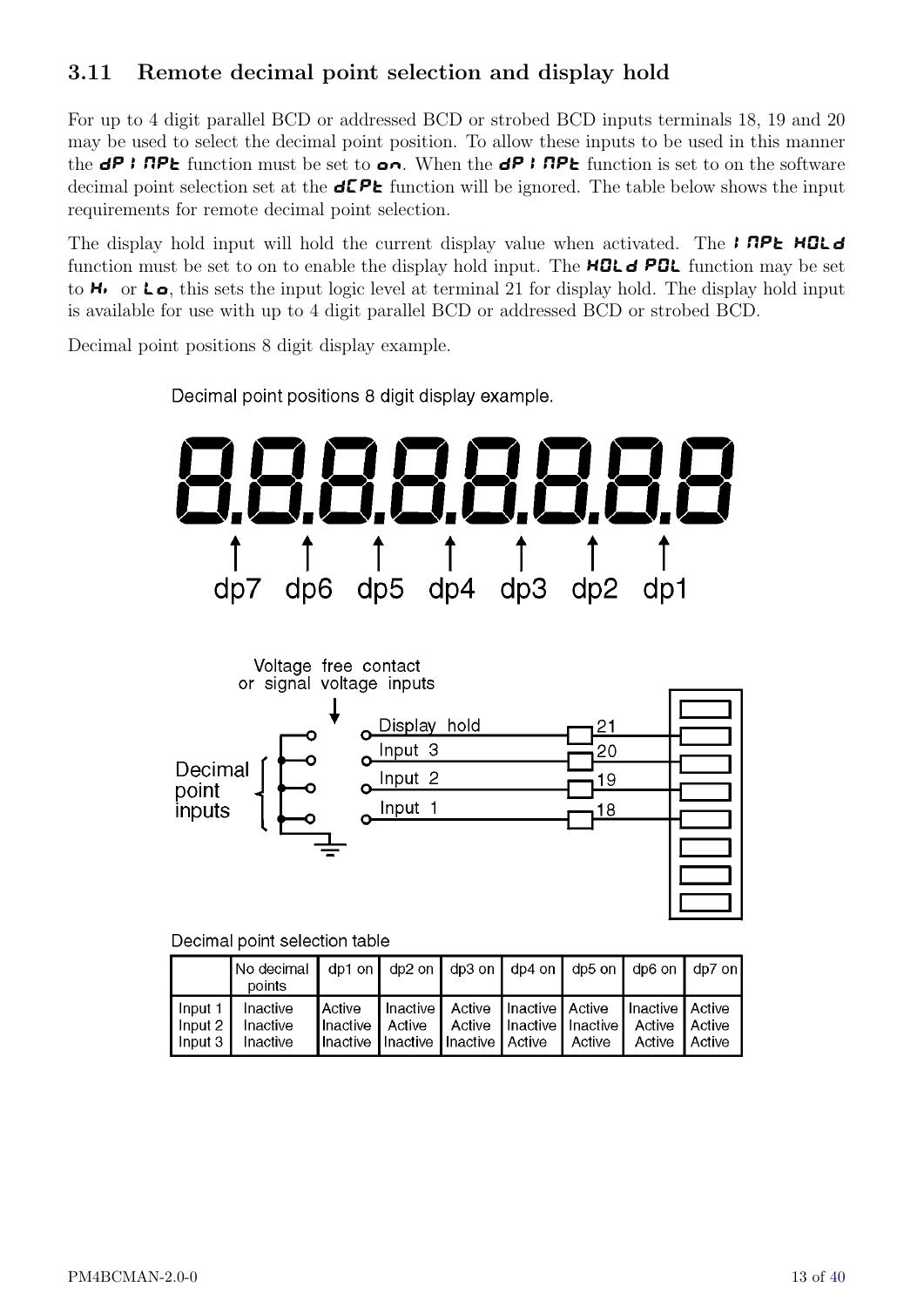## <span id="page-13-0"></span>3.12 Weighted digital input

See chapter [7](#page-36-0) for description of this input type.

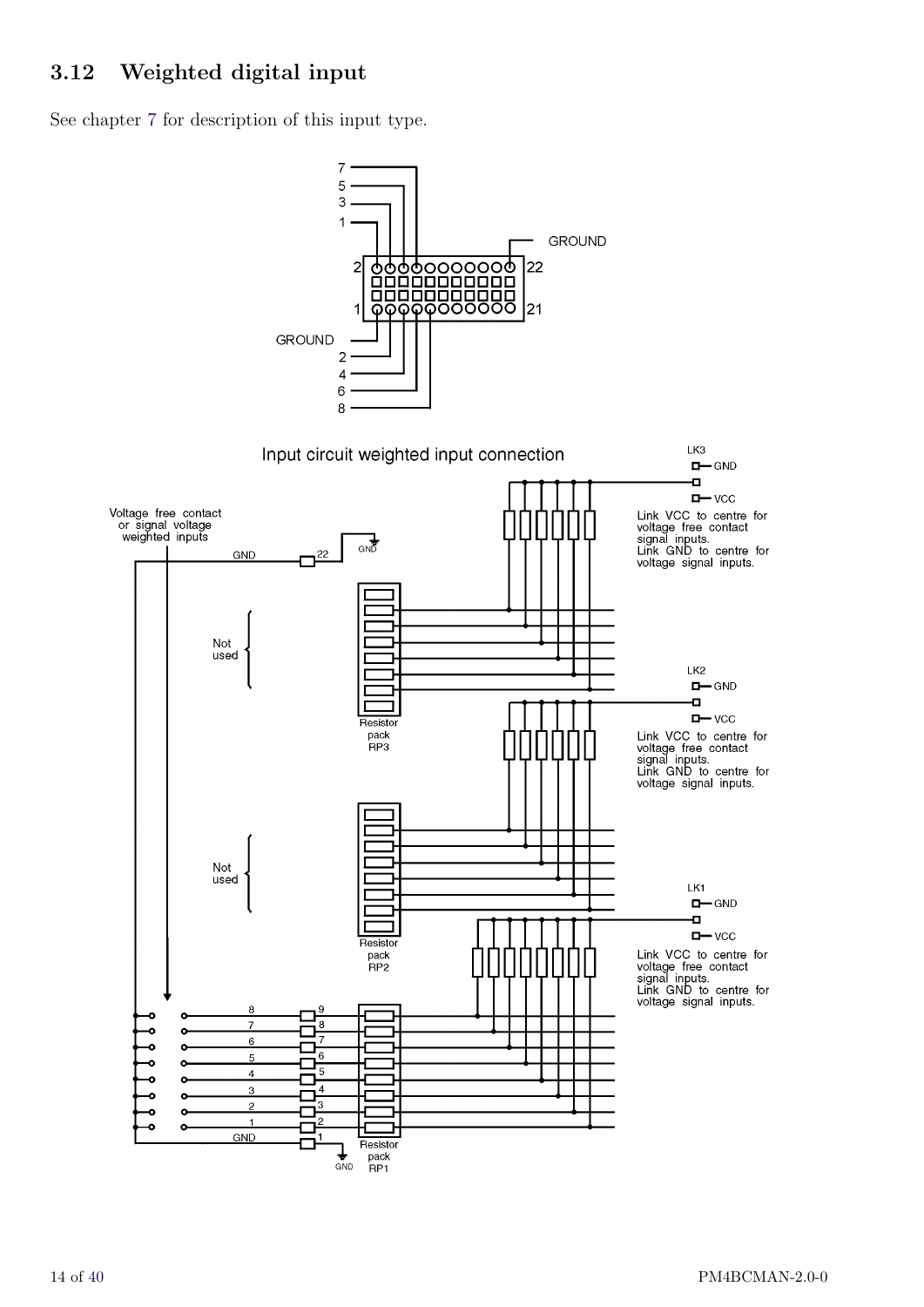## 3.13 Input Output Configuration

If you need to alter the input or output configuration link settings proceed as follows:



- 5. Slide PCB back into case
- 6. Replace the earth screw which passes through the case
- 7. Refit the back cover and fix with the self tapping screws
- 8. Plug the terminal strips back into the rear of the instrument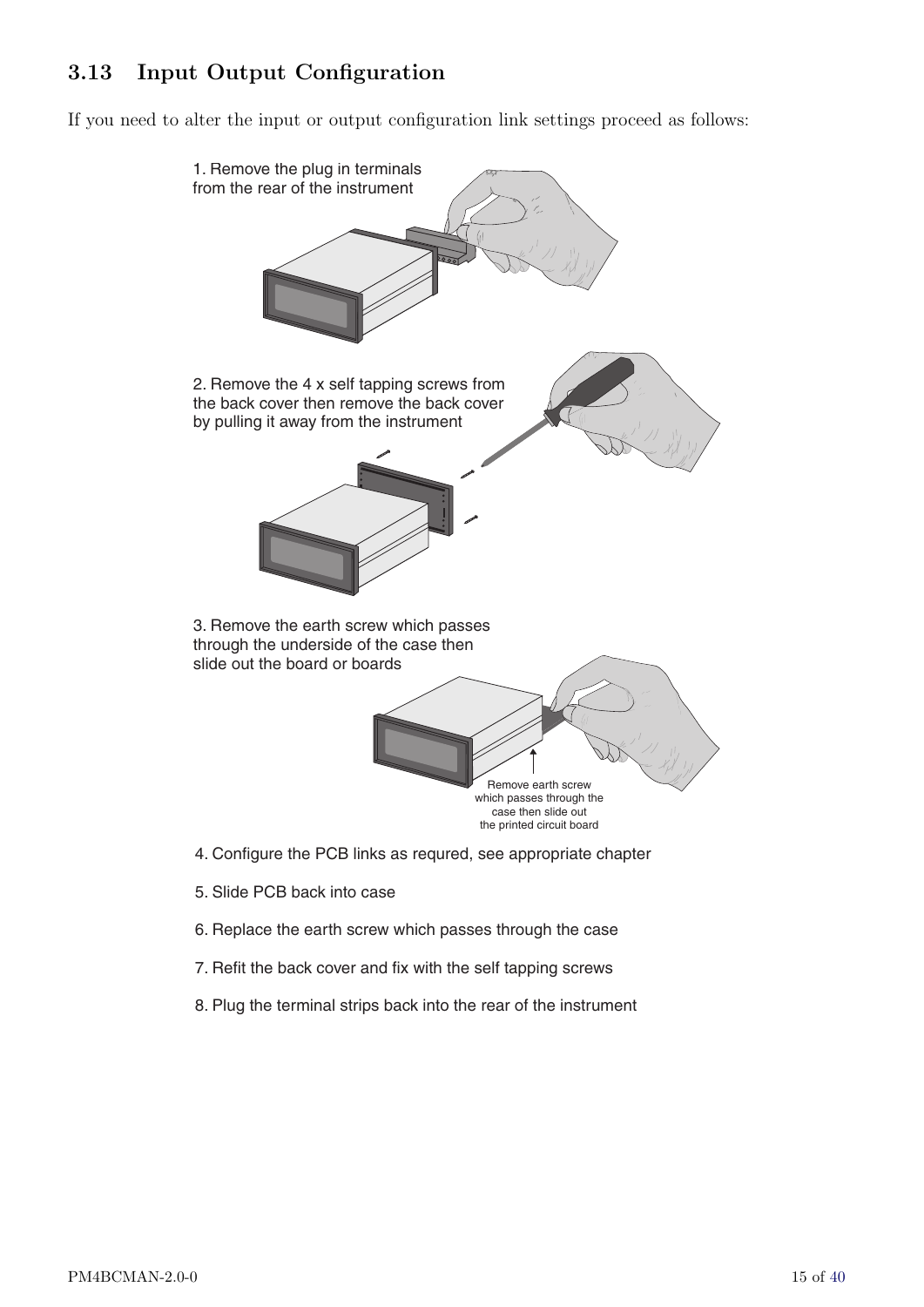# <span id="page-15-0"></span>4 Function tables - summary of setup functions

Note: the order in which the functions appear on the display may not be exactly as shown below. The availability and order of functions is determined by choice of function settings and options fitted.

| <b>Display</b>                                    | Function                                                                                                              | Range                                                     | Default        | Your<br>record | Ref/Page      |
|---------------------------------------------------|-----------------------------------------------------------------------------------------------------------------------|-----------------------------------------------------------|----------------|----------------|---------------|
| $Rx$ Lo                                           | Low set point value for the<br>designated alarm relay $x$<br>$(^{\ast} \text{Optional})$                              | Any display<br>value or <b>OFF</b>                        | CFF            | See<br>4.1     | 5.1 / 21      |
| RxH                                               | High setpoint value for<br>designated alarm relay $x$<br>$(^{\ast} \text{Optional})$                                  | Any display<br>value or <b>OFF</b>                        | OFF            | See<br>4.1     | 5.2 / 21      |
| $Rx$ Hy                                           | Hysteresis value for the<br>designated alarm relay $x$ .<br>$(^{\ast} \text{Optional})$                               | $0$ to 9999                                               | 10             | See<br>4.1     | 5.3 / 22      |
| $Rx$ <sub><math>E</math></sub> $E$                | Trip time delay for the<br>designated alarm relay $x$ .<br>$(^{\ast} \text{Optional})$                                | ${\bf g}$ to 9999                                         | $\overline{a}$ | See<br>4.1     | 5.4 / 23      |
| $Rx \in \mathbb{R}$                               | Reset time delay for the<br>designated alarm relay $x$ .<br>$(*Optional)$                                             | ${\bf g}$ to 9999                                         | $\overline{a}$ | See<br>4.1     | 5.5 / 23      |
| $Rx$ n.o<br><b>or</b><br>$\mathsf{R}x$ n.c        | Alarm relay $x$ action to<br>normally open (de-energised) or<br>normally closed (energised)<br>$(*\textbf{Optional})$ | $Rxn.o$ or<br>$Rx$ n.c                                    | $Rx$ n.o       | See<br>4.1     | 5.6 / 23      |
| <b>R3.5P</b><br><b>or</b><br><b>R3.E2</b><br>etc. | Relay operation independent<br>setpoint or trailing setpoint<br>$(*Optional)$                                         | 83.5P,<br>R3.E2,<br>84.5P,<br>$R$ 4.62 or<br>$R$ 4. $E$ 3 | <b>R3.5P</b>   | See<br>4.1     | 5.7 / 24      |
| br 9t                                             | Display brightness level                                                                                              | 1 to 15                                                   | 15             |                | 5.8 / 24      |
| bRr.                                              | Bargraph low value (seen only<br>on bargraph display<br>instruments)                                                  | Any display<br>value                                      | 0              |                | 5.9 / 24      |
| bRr <sup>-</sup>                                  | Bargraph high value (seen only<br>on bargraph display<br>instruments)                                                 | Any display<br>value                                      | 1000           |                | 5.10 / 25     |
| rec.                                              | Analog output option low<br>display value (* <b>Optional</b> )                                                        | Any display<br>value                                      | 0              |                | 5.11 / 25     |
| LEC -                                             | Analog output option high<br>display value (* <b>Optional</b> )                                                       | Any display<br>value                                      | 1000           |                | $5.12$ / $25$ |

Functions in this first table are available in  ${\sf FURL}$  or  ${\sf LRL}$  mode

( <sup>∗</sup>Optional)—this function will only be accessible if the relevant option is fitted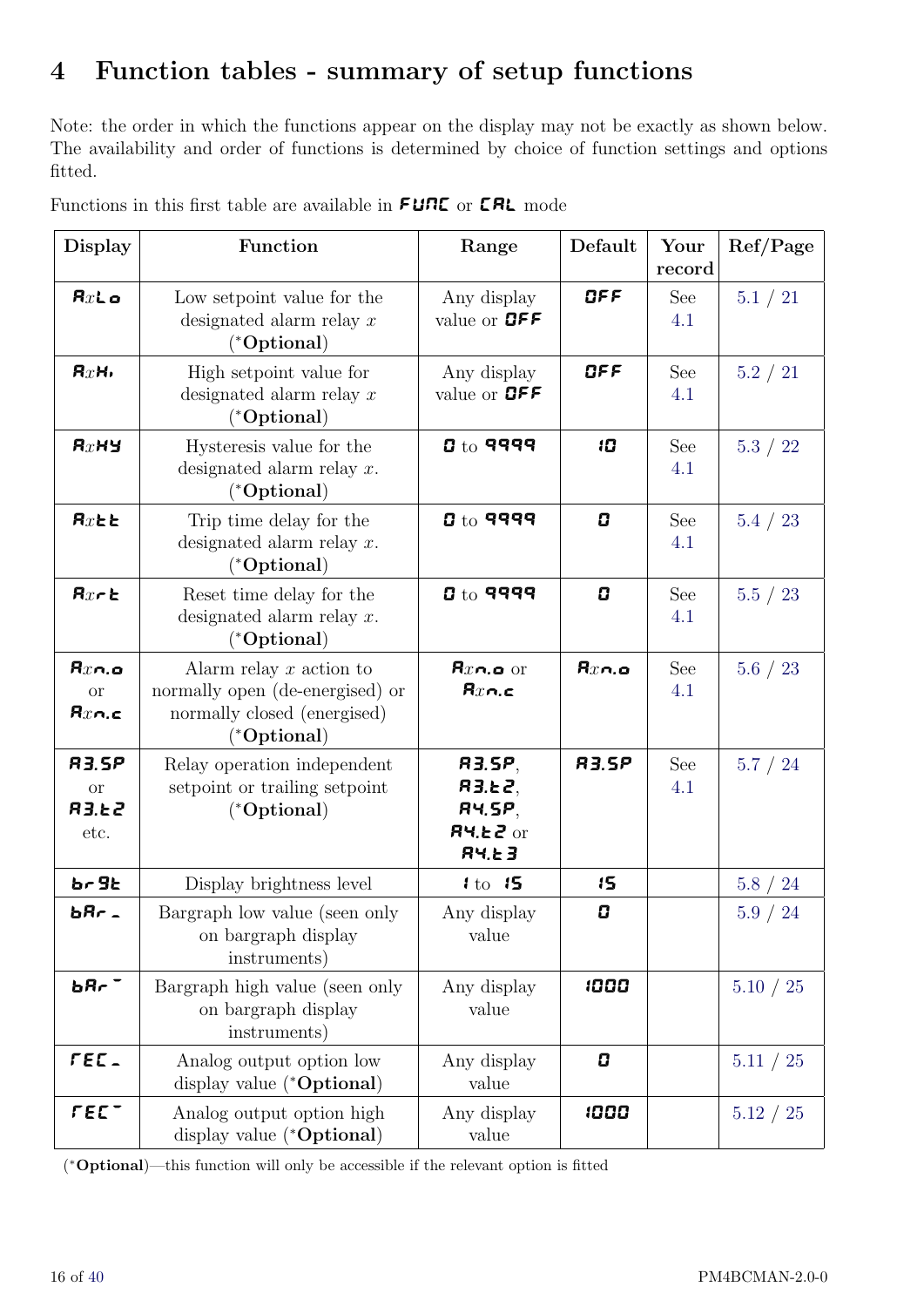| <b>Display</b>                | Function                                                                                                 | Range                                                                                       | Default        | Your<br>record | Ref/Page  |
|-------------------------------|----------------------------------------------------------------------------------------------------------|---------------------------------------------------------------------------------------------|----------------|----------------|-----------|
| bRr<br><b>LYPE</b>            | Bargraph type for instruments<br>with bargraph display (seen<br>only on bargraph display<br>instruments) | $\bm{bR}$ r $, \bm{5}$ .do $\bm{c}, \bm{c}$<br>$d.d$ o $k,$<br>$L$ .bR $\Gamma$ or<br>r.dot | bRr            |                | 5.13 / 26 |
| d90P                          | Digital output option mode<br>$(*$ Optional $)$                                                          | bcd, b.5CL,<br>5n n or <b>b</b> n n 2                                                       | ъ, п2          |                | 5.14 / 27 |
| d9.0P                         | Digital output option polarity<br>$(^*Optional)$                                                         | $Ri$ o or $RHi$                                                                             | R <sub>i</sub> |                | 5.15 / 27 |
| bcd<br><b>SErE</b>            | Digital output option BCD start<br>position (*Optional)                                                  | $\mathbf{0}$ , $\mathbf{1}$ or $\mathbf{2}$                                                 | 0              |                | 5.16 / 27 |
| d, 9 <sub>-</sub>             | Digital output option low value<br>$(*Optional)$                                                         | Any display<br>value                                                                        | 0              |                | 5.17 / 27 |
| $d.9$ <sup>-</sup>            | Digital output option high value<br>$(*$ Optional $)$                                                    | Any display<br>value                                                                        | 1000           |                | 5.18 / 28 |
| <b>d[PE</b>                   | Decimal point                                                                                            | $0, 0.$ <i>l</i> etc.                                                                       | 0              |                | 5.19 / 28 |
| Pbut                          | <b>P</b> button function (for<br>instruments with front $\blacksquare$<br>button)                        | NONE H <sub>1</sub> Lo<br>or H <sub>1</sub> Lo                                              | none           |                | 5.20 / 28 |
| <b>RCCS</b>                   | Access mode                                                                                              | OFF ERSY.<br><b>NONE or ALL</b>                                                             | OFF            |                | 5.21 / 29 |
| I NPE<br>ъ, е5                | Number of input bits                                                                                     | $1$ to 20 or 1<br>to $\overline{3}$ $\overline{1}$                                          | 14             |                | 5.22 / 29 |
| 5: 9n                         | Sign bit on or off                                                                                       | on or OFF                                                                                   | OFF            |                | 5.23 / 29 |
| $d$ 5P<br><b>FREE</b>         | Display rate                                                                                             | 1, 2, 4, 8, 15<br>or $32$                                                                   | Ч              |                | 5.24 / 30 |
| $d \cdot nP$                  | Number of weighted digital<br>input                                                                      | $1$ to $B$                                                                                  | Ч              |                | 5.25 / 30 |
| $d_1$ , $l_2$<br>d, 2<br>etc. | Weighted digital input                                                                                   | Any display<br>value                                                                        | 0              |                | 5.26 / 30 |
| <b>SEE</b><br>: RPE           | Set input type                                                                                           | $b_1$ n, $bcd$ ,<br>$9f$ $R$ $9$ or<br>$d \cdot \cap P$                                     | b, n           |                | 5.27 / 30 |
| i npe                         | Set input mode                                                                                           | PAFL, Strb<br>or $\mathsf{Addr}$                                                            | PRFL           |                | 5.28 / 30 |
| dRŁR<br>POL                   | Data polarity                                                                                            | H <sub>1</sub> or Lo                                                                        | H,             |                | 5.29 / 31 |
| 5krb<br>POL                   | Strobe polarity                                                                                          | H <sub>1</sub> or Lo                                                                        | н,             |                | 5.30 / 31 |
| bcd<br><b>COde</b>            | BCD code                                                                                                 | $5$                                                                                         | 0              |                | 5.31 / 31 |

( <sup>∗</sup>Optional)—this function will only be accessible if the relevant option is fitted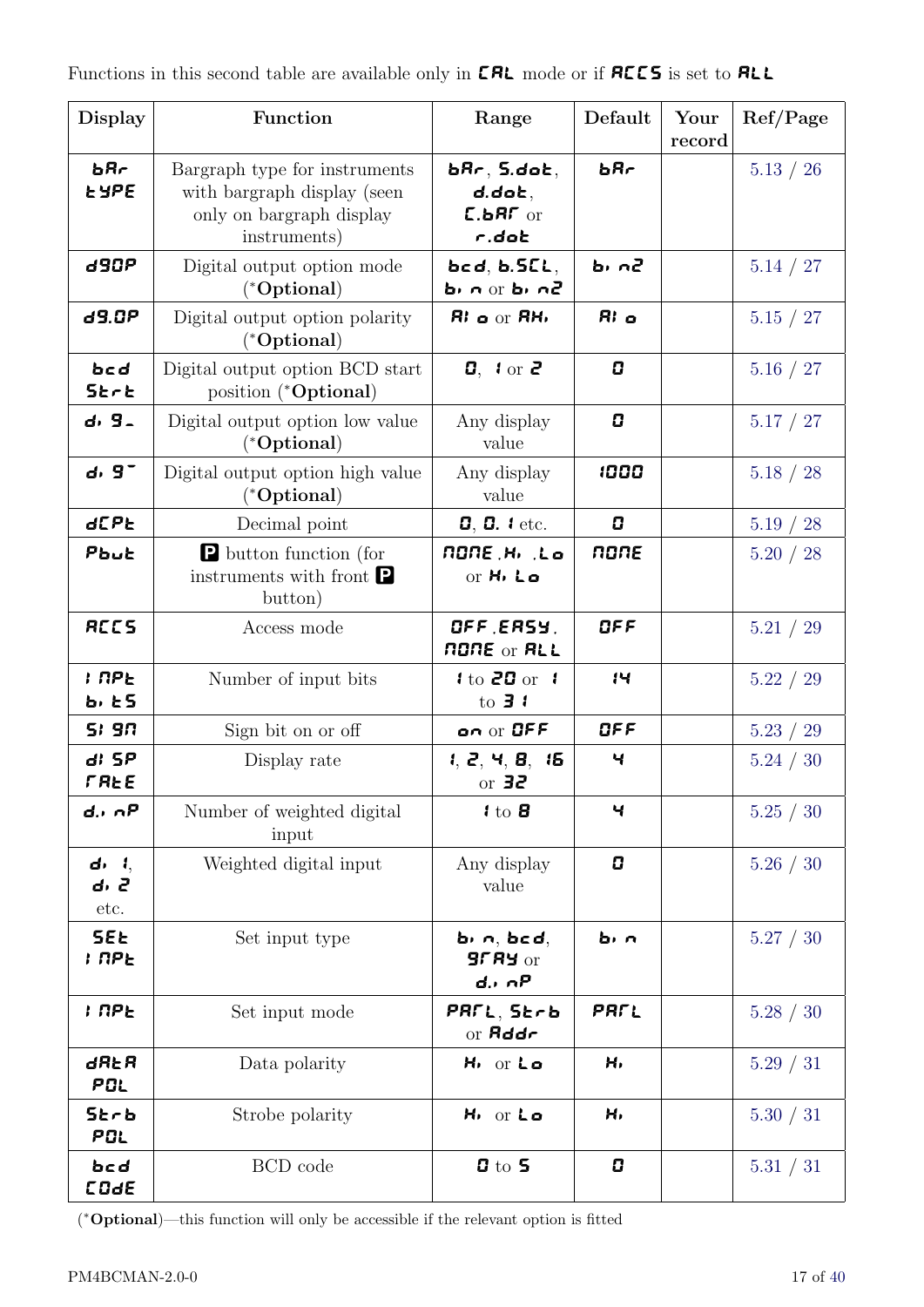<span id="page-17-0"></span>

| bcd<br>$di$ $9k$            | Number of BCD digits to be<br>displayed                              | I to number of<br>display digits<br>on the<br>instrument  | ч    | 5.32 / 31 |
|-----------------------------|----------------------------------------------------------------------|-----------------------------------------------------------|------|-----------|
| dΡ<br><b>I</b> NPE          | Remote decimal point on or off                                       | on or OFF                                                 | QFF  | 5.33 / 32 |
| <b>I</b> NPE<br><b>HOLd</b> | Remote display hold on or off                                        | on or OFF                                                 | GFF  | 5.34 / 32 |
| <b>HOLd</b><br>POL          | Remote display hold polarity                                         | H <sub>1</sub> or Lo                                      | Lo   | 5.35 / 32 |
| user<br><b>SCLE</b>         | User scale                                                           | n/a                                                       | n/a  | 5.36 / 32 |
| [RL 1                       | First scaling point                                                  | n/a                                                       | n/a  | 5.37 / 33 |
| <b>CAL2</b>                 | Second scaling point                                                 | n/a                                                       | n/a  | 5.38 / 33 |
| <b>CRL</b><br>OF5E          | Scaling offset                                                       | n/a                                                       | n/a  | 5.39 / 33 |
| bRud<br><b>FREE</b>         | Baud rate for serial<br>communications (* <b>Optional</b> )          | 300.600.<br>1200.2400.<br>4800,9600,<br>$19.2$ or 38.4    | 9500 | 5.40 / 33 |
| $P$ $E$ $Y$                 | Parity for serial communications<br>$(*\textbf{Optional})$           | none Euen<br>or add                                       | none | 5.41 / 33 |
| $0.P$ <sub>u</sub> $E$      | Output for serial<br>communications (*Optional)                      | $d!$ $5P$ , $Cont$ ,<br>PGLL, R.b. S<br>or $\bar{n}$ .bus | Cont | 5.42 / 34 |
| <b>Rddr</b>                 | Instrument address for serial<br>communications (* <b>Optional</b> ) | $0$ to $31$                                               | 0    | 5.43 / 34 |

( <sup>∗</sup>Optional)—this function will only be accessible if the relevant option is fitted

## 4.1 Relay table

Record your relay settings in the table below. Note there is no relay 1 in this instrument.

| Display                            | Relay 2 | Relay 3 | Relay 4 | Relay 5 | Relay 6 | Relay 7 |
|------------------------------------|---------|---------|---------|---------|---------|---------|
| $Rx$ Lo                            |         |         |         |         |         |         |
| RxH                                |         |         |         |         |         |         |
| $Rx$ Hy                            |         |         |         |         |         |         |
| $Rx$ <sub><math>E</math></sub> $E$ |         |         |         |         |         |         |
| $Rx \in \mathbb{R}$                |         |         |         |         |         |         |
| $Rx$ n.o or $Rx$ n.c               |         |         |         |         |         |         |
| $Rx5P$ or $RxE$ i etc.             | n/a     |         |         |         |         |         |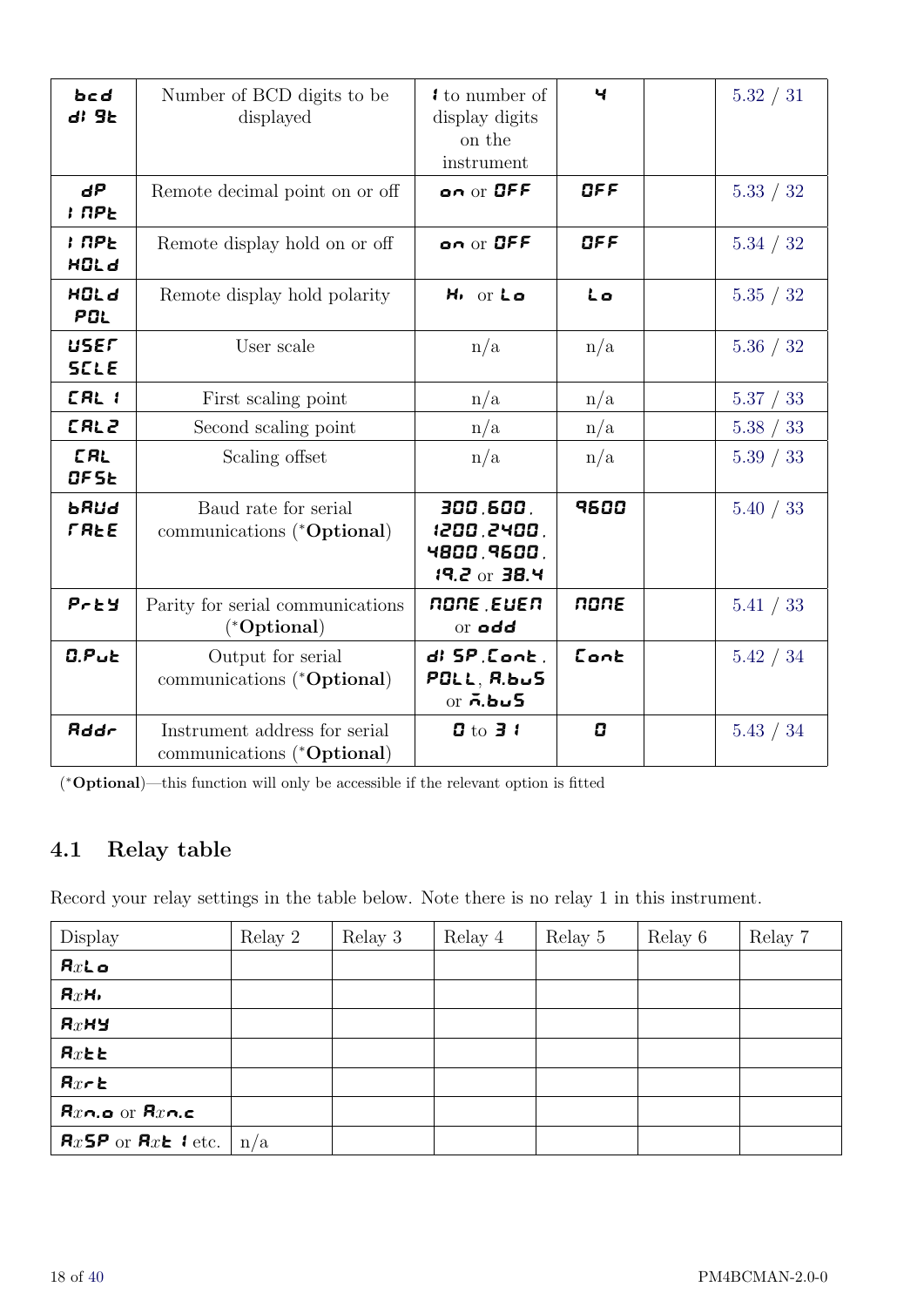# <span id="page-18-0"></span>5 Explanation of functions

The PM4 setup and calibration functions are configured through a push button sequence. The three push buttons located at the rear of the instrument (also at the front on some display options) are used to alter settings. Two basic access modes are available:

FUNC mode (simple push button sequence) allows access to commonly set up functions such as alarm setpoints.

CAL mode (power up sequence plus push button sequence) allows access to all functions including calibration parameters.

Once **CAL** or **FUNC** mode has been entered you can step through the functions, by pressing and releasing the  $\Box$  push button, until the required function is reached. Changes to functions are made by pressing the or push button (in some cases both simultaneously) when the required function is reached. See the flow chart example on the following page.



1. Remove power from the instrument. Hold in the **D** button and reapply power. The display will briefly indicate **ERL** as part of the "wake up messages" when the LRL message is seen you can release the button. Move to step 2 below.



 $\mathbb{P} \left[ \sqrt{\frac{A \cdot \mathbf{v}}{A}} \right]$  2. When the "wake up" messages have finished and the display has settled down to its normal reading press, then release the **B** button.  $\qquad \qquad \begin{array}{c} | \ | \ | \end{array}$   $\qquad \qquad \begin{array}{c} | \ | \end{array}$ Move to step 3 below.



PIF F GRI SA Within 2 seconds of The PIF PIF releasing the  $\blacksquare$  button press, then release the  $\blacktriangle$  and  $\blacktriangledown$  buttons  $\ket{\varphi}\vee\ket{\setminus}$  the  $\blacktriangle$ together. The display will now indicate FURE followed by the first function.

Note: If step 1 above has been completed then the instrument will remain in this **ERL** mode state until power is removed. i.e. there is no need to repeat step 1 when accessing function unless power has been removed.

# Entering **CAL** Mode Entering FUNC Mode

No special power up procedure is required to enter  $FUTL$  mode.



1. When the "wake up" messages have finished and the display has settled down to its normal reading press, then release the **E** button.



2. Within 2 seconds of **E** button  $\begin{bmatrix} \begin{bmatrix} 1 \end{bmatrix} & \begin{bmatrix} 1 \end{bmatrix} & \begin{bmatrix} 1 \end{bmatrix} & \begin{bmatrix} 1 \end{bmatrix} & \begin{bmatrix} 1 \end{bmatrix} & \begin{bmatrix} 1 \end{bmatrix} & \begin{bmatrix} 1 \end{bmatrix} & \begin{bmatrix} 1 \end{bmatrix} & \begin{bmatrix} 1 \end{bmatrix} & \begin{bmatrix} 1 \end{bmatrix} & \begin{bmatrix} 1 \end{bmatrix} & \begin{bmatrix} 1 \end{bmatrix} & \begin{bmatrix} 1 \end{bmatrix} & \begin{bmatrix} 1$ press, then release  $\blacksquare$  buttons  $\blacksquare$   $\Downarrow$   $\Downarrow$   $\Downarrow$   $\Downarrow$  the  $\blacksquare$  and  $\blacksquare$  buttons together. The display will FUNC followed  $\begin{pmatrix} 1 & 0 \\ 0 & 1 \end{pmatrix}$  now indicate FUNC followed by the first function.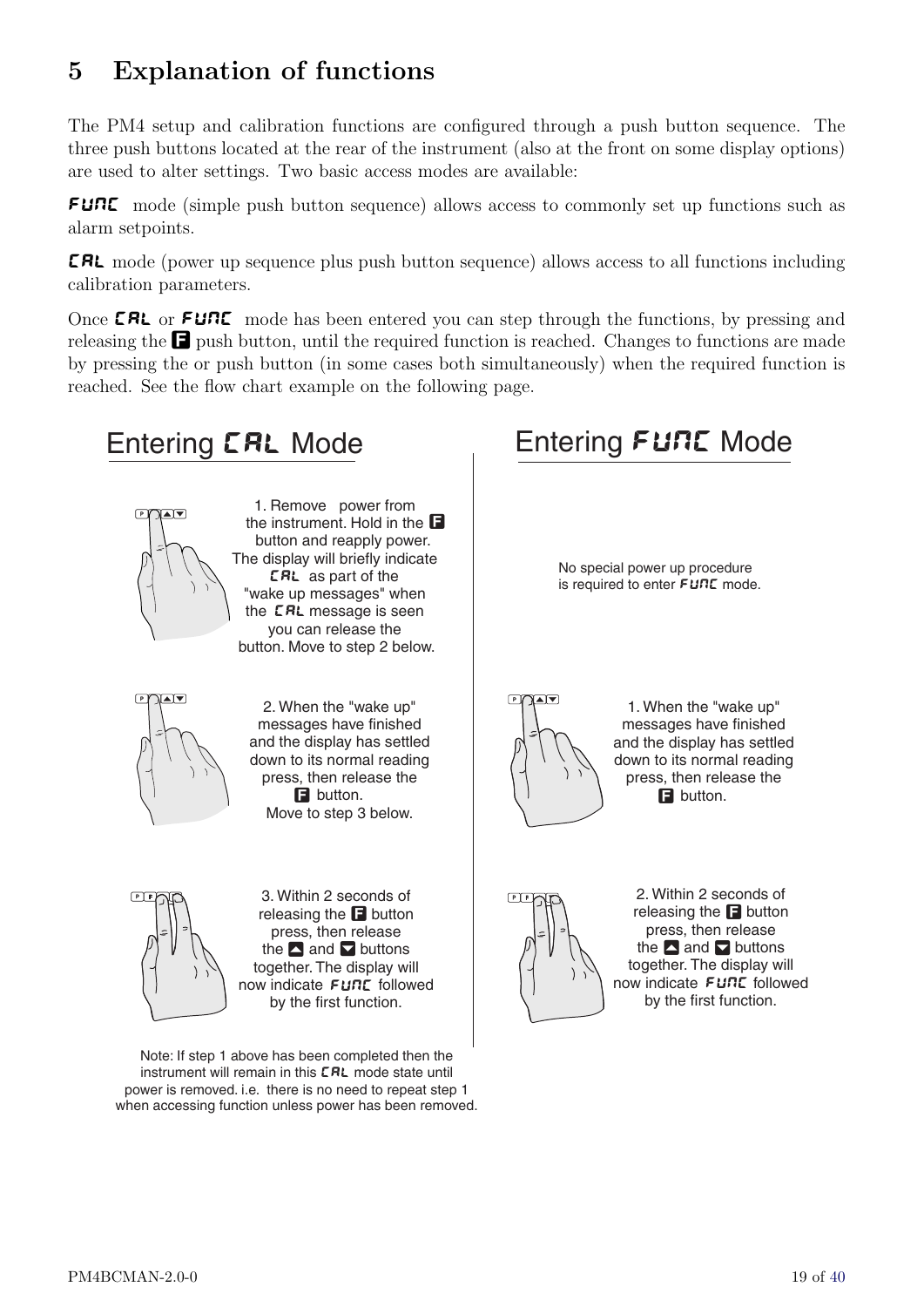Example: Entering  $F \cup R$  mode to change alarm 1 high function  $R \cup R$  from OFF to 100



Example: Entering  $CRL$  mode to change decimal point function  $dCPE$  from  $D$  to  $D.DZ$ 



#### Easy alarm relay adjustment access facility

The display has an easy alarm access facility which allows access to the alarm setpoints simply by pressing the  $\Box$  button at the front or rear of the instrument. The first setpoint will then appear and changes to this setpoint may be made to this setpoint via the  $\blacksquare$  or  $\blacksquare$  buttons. Press the F button to accept any changes or to move on to the next setpoint. Note: this easy access also functions in the same manner for the PI control setpoint (relay and/or analog PI output) if PI control is available. The instrument must be set in the manner described below to allow the easy access facility to work:

- 1. The  $\Gamma$ . InP function must be set to **SPAC** or the **ACCS** function must be set to **EASY**.
- 2. At least one alarm must have a setpoint, nothing will happen if all the alarm setpoints are set to OFF.
- 3. The **SPRE** function must be set to allow access to the relays required e.g. if set to **R**  $\mathbf{1}$  2 then the easy access will work only with alarm relays 1 and 2 even if more relays are fitted.
- 4. The instrument must be in normal measure mode i.e. if the instrument is powered up so that it is in **CRL** mode then the easy access will not function. If in doubt remove power from the instrument, wait for a few seconds then apply power again.
- 5. If the easy access facility is used then the only way to view or alter any other function settings is to power up via **CRL** mode i.e. there is no entry to **FUNC** mode functions unless the instrument is powered up in  $\textsf{CRL}$  mode.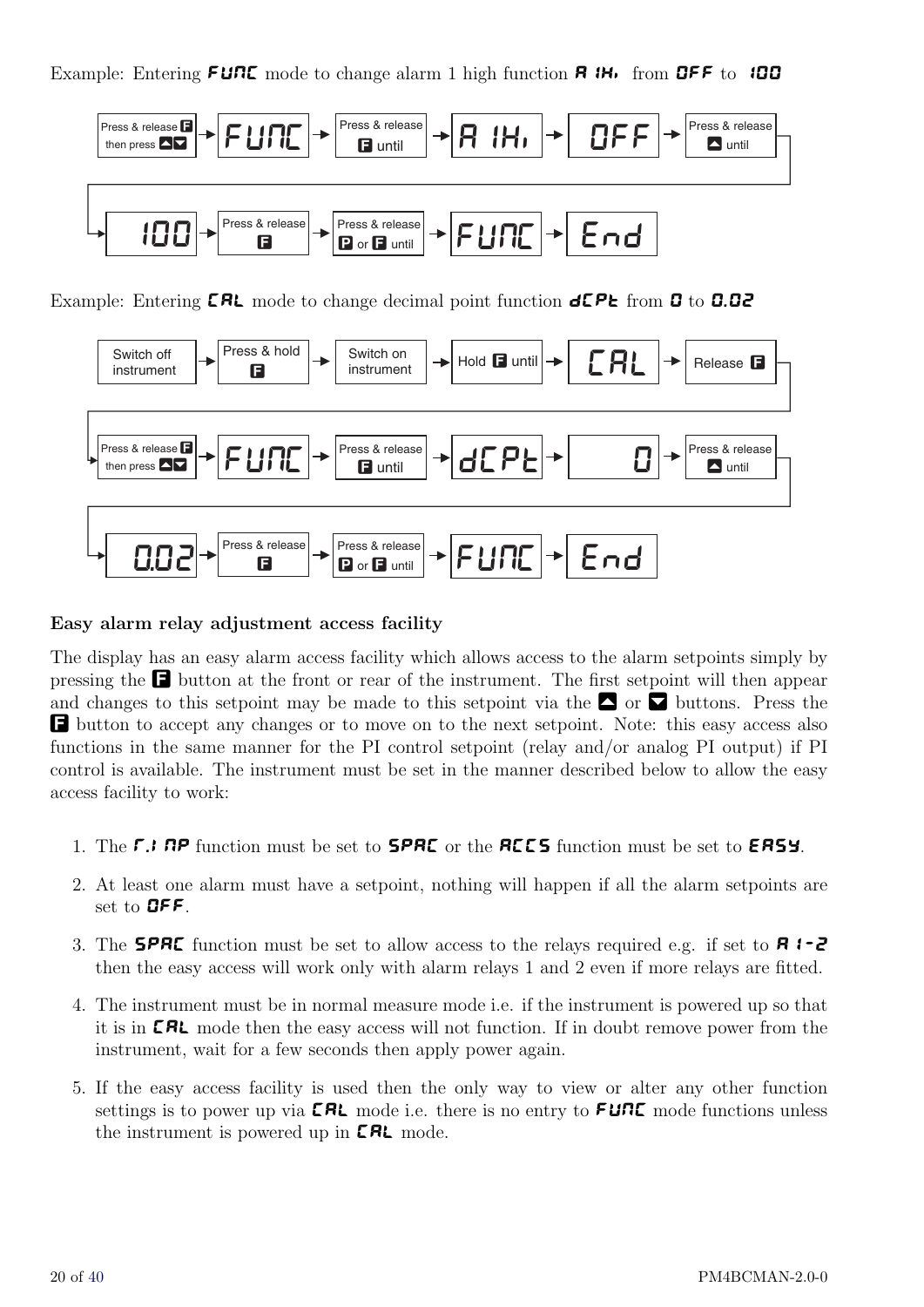## <span id="page-20-0"></span>Explanation of Functions

#### 5.1 Alarm relay low setpoint

| Display:                  | $Rx$ Lo                             |
|---------------------------|-------------------------------------|
| Range:                    | Any display value or $\mathbf{QFF}$ |
| Default Value: <b>OFF</b> |                                     |

Optional relay low setpoint (binary, Gray code, whole number BCD (**bcd COdE = 0**) and weighted digital inputs only) - note there is no relay 1 therefore relay numbering starts from 2. Note x will be replaced by the relay number when displayed e.g. **R2L** of or relay 2. The **R**xLo function displays and sets the low setpoint value for the alarm relay. The low alarm setpoint may be disabled by pressing the  $\Box$  and  $\Box$  pushbuttons simultaneously. When the alarm is disabled the display will indicate **OFF**. Use  $\Box$  or  $\Box$  to adjust the setpoint value if required. The alarm will activate when the displayed value is lower than the setpoint value. Each relay may be configured with both a low and high setpoint if required. When both a low and high setpoint is used the relay will be activated when the display reading moves outside the band set between low and high setpoints

#### Example:

If **A2L** is set to **10** then relay 2 will activate when the display value is 10 or less.



#### 5.2 Alarm relay x high setpoint

Display:  $R_xH_y$ Range: Any display value or **OFF** Default Value: OFF

Optional relay high setpoint (binary, Gray code, whole number BCD (**bcd COdE** = **0**) and weighted digital inputs only) - note there is no relay 1 therefore relay numbering starts from 2. Note x will be replaced by the relay number when displayed e.g.  $\mathbf{R} \mathbf{2H}$  for relay 2. The  $\mathbf{R} \mathbf{xH}$ . function displays and sets the high setpoint value for the alarm relay. The high alarm setpoint may be disabled by pressing the  $\Box$  and  $\Box$  pushbuttons simultaneously. When the alarm is disabled the display will indicate **OFF**. Use  $\blacksquare$  or  $\blacksquare$  to adjust the setpoint value if required. The alarm will activate when the displayed value is equal to or higher than the setpoint value. Each relay may be configured with both a low and high setpoint if required. When both a low and high setpoint is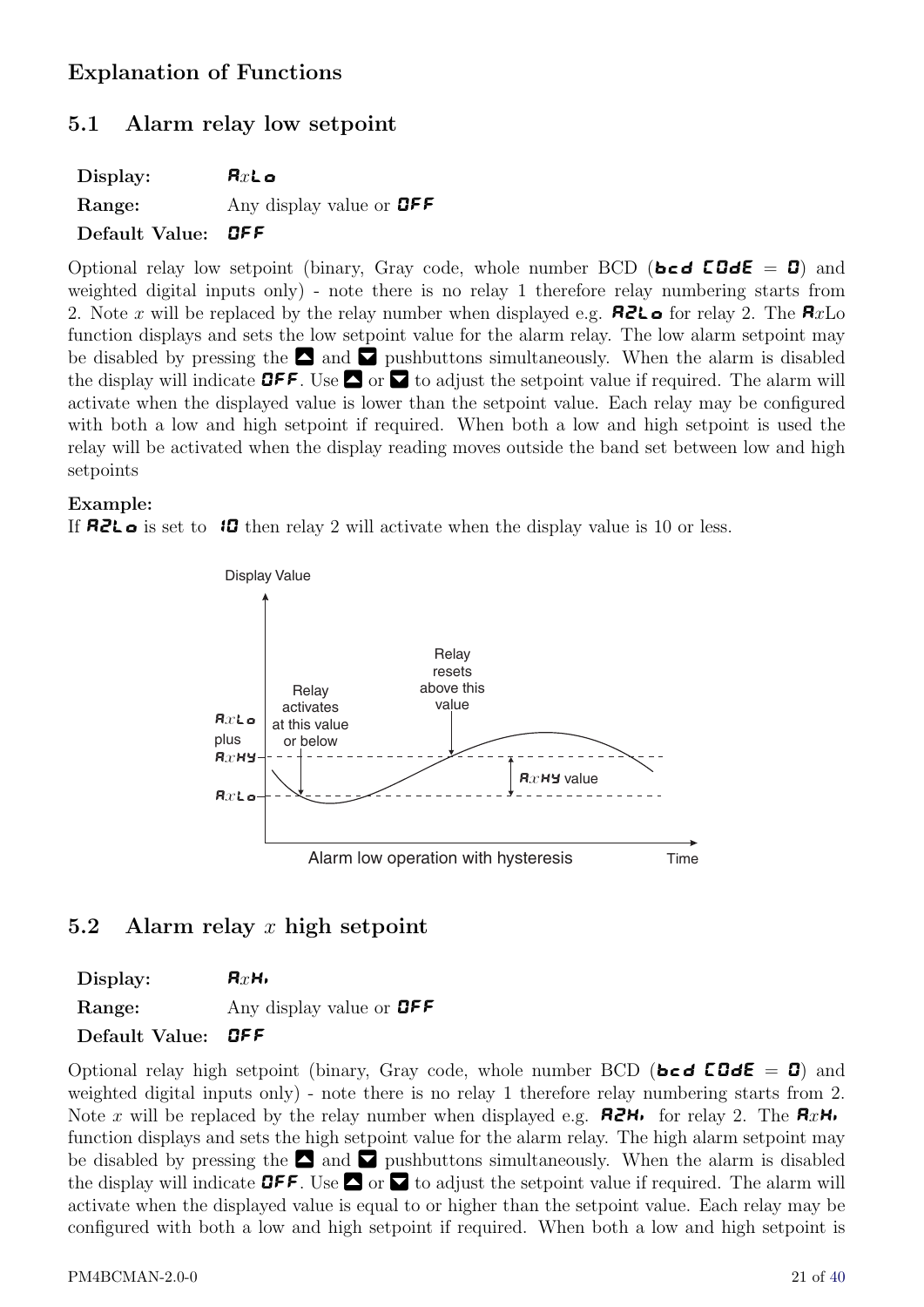<span id="page-21-0"></span>used the relay will be activated when the display reading moves outside the band set between low and high setpoints.

#### Example:

If  $R2H_i$  is set to 100 then relay 2 will activate when the display value is 100 or higher.



#### 5.3 Alarm relay hysteresis (deadband)

| Display:       | $R_X$ Hy          |
|----------------|-------------------|
| Range:         | ${\bf 0}$ to 9999 |
| Default Value: | 10                |

Displays and sets the alarm relay hysteresis limit for the designated relay  $x$  (binary, Gray code, whole number BCD (**bcd COdE = 0**) and weighted digital inputs only) - note there is no relay 1 therefore relay numbering starts from 2. Note  $x$  will be replaced by the relay number when displayed e.g. **AZHY** for relay 2. To set a relay hysteresis value go to the  $\mathbf{R}x$ HY function and use the  $\bullet$  or  $\bullet$  push buttons to set the value required then press  $\bullet$  to accept this value. The hysteresis value is common to both high and low setpoint values. The hysteresis value may be used to prevent too frequent operation of the relay when the measured value is rising and falling around setpoint value. e.g. if  $R2HY$  is set to zero the alarm relay 2 will activate when the display value reaches the alarm setpoint (for high alarm) and will reset when the display value falls below the setpoint, this can result in repeated on/off switching of the relay at around the setpoint value.

The hysteresis setting operates as follows: In the high alarm mode, once the alarm is activated the input must fall below the setpoint value minus the hysteresis value to reset the alarm. e.g. if A2Hi is to 50.0 and A2Hy is set to 3.0 then the setpoint output relay will activate once the display value goes to  $50.0$  or above and will reset when the display value goes below 47.0 i.e. at 46.9 or below. In the low alarm mode, once the alarm is activated the input must rise above the setpoint value plus the hysteresis value to reset the alarm. e.g. if  $R2L \bullet$  is to 20.0 and R2HY is set to  $10.0$  then the alarm output relay will activate when the display value falls to **20.0** or below and will reset when the display value goes above  $\overline{30.0}$  i.e at  $\overline{30.1}$  or above. The hysteresis units are expressed in displayed engineering units.

Example: If  $R2H_1$  is set to 100 and  $R2H_2$  is set to 10 then relay 1 will activate when the display value is **100** or higher and will reset at a display value of  $\mathbf{B}^q$  or lower.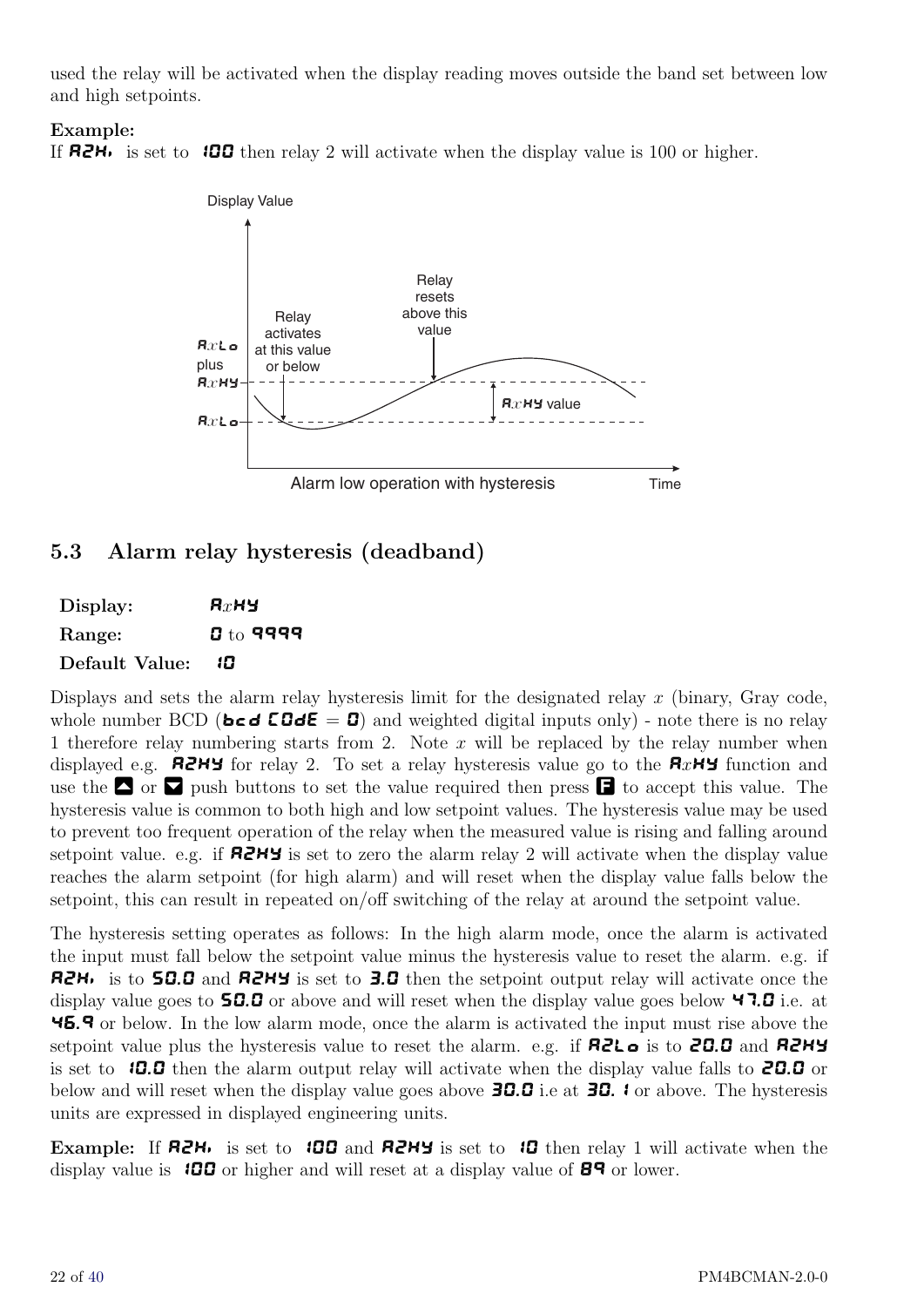<span id="page-22-0"></span>

| Display:       | $\mathbf{R}x$ bb  |
|----------------|-------------------|
| Range:         | ${\bf 3}$ to 9999 |
| Default Value: | D.                |

Displays and sets the alarm trip time in seconds. The trip time is common for both alarm high and low setpoint values (binary, Gray code, whole number BCD (**bcd COdE = 0**) and weighted digital inputs only) - note there is no relay 1 therefore relay numbering starts from 2. The trip time provides a time delay before the alarm relay will activate when an alarm condition is present. The alarm condition must be present continuously for the whole trip time period before the alarm will activate. If the input moves out of alarm condition during this period the timer will reset and the full time delay will be restored. This trip time delay is useful for preventing an alarm trip due to short non critical deviations from setpoint. The trip time is selectable over  $\mathbf G$  to 9999 seconds. To set a trip time value go to the  $\mathbf{R}x\mathbf{t}$  function and use the  $\blacksquare$  or  $\blacksquare$  push buttons to set the value required then press  $\blacksquare$  to accept this value.

Example: If  $R2 \leq k$  is set to 5 seconds then the display must indicate an alarm value for a full 5 seconds before relay 2 will activate.

#### 5.5 Alarm relay reset time

| Display:       | $Rx$ r $\epsilon$ |
|----------------|-------------------|
| Range:         | ${\bf g}$ to 9999 |
| Default Value: | O                 |

Displays and sets the alarm reset delay time in seconds (binary, Gray code, whole number BCD (bcd  $\textbf{\textit{EGdE}} = 0$ ) and weighted digital inputs only) - note there is no relay 1 therefore relay numbering starts from 2. The reset time is common for both alarm high and low setpoint values. With the alarm condition is removed the alarm relay will stay in its alarm condition for the time selected as the reset time. If the input moves back into alarm condition during this period the timer will reset and the full time delay will be restored. The reset time is selectable over  $\boldsymbol{B}$  to **9999** seconds. To set a reset time value go to the  $\mathbf{R}x \cdot \mathbf{k}$  function and use the  $\Box$  or  $\Box$  push buttons to set the value required then press  $\blacksquare$  to accept this value.

Example: If  $\mathbf{R} \mathbf{Z} \uparrow \mathbf{E}$  is set to  $\mathbf{B}$  seconds then the resetting of alarm relay 2 will be delayed by 10 seconds.

## 5.6 Alarm relay normally open/closed

Display:  $\mathbf{R}x \cap \mathbf{Q}$  or  $\mathbf{R}x \cap \mathbf{C}$ Range:  $\mathbf{R}x \cap \mathbf{a}$  or  $\mathbf{R}x \cap \mathbf{c}$ 

#### Default Value:  $R_{x_0}$

Displays and sets the setpoint alarm relay x action to normally open (de-energised) or normally closed (energised), when no alarm condition is present (binary, Gray code, whole number BCD (bcd  $\text{CGdE} = 0$ ) and weighted digital inputs only) - note there is no relay 1 therefore relay numbering starts from 2. Since the relay will always open when power is removed a normally closed alarm is often used to provide a power failure alarm indication. To set the alarm relay for normally open or closed go to the  $\mathbf{R}_{x}$  or  $\mathbf{R}_{x}$  or  $\mathbf{R}_{x}$  function and use the  $\bullet$  or  $\bullet$  push buttons to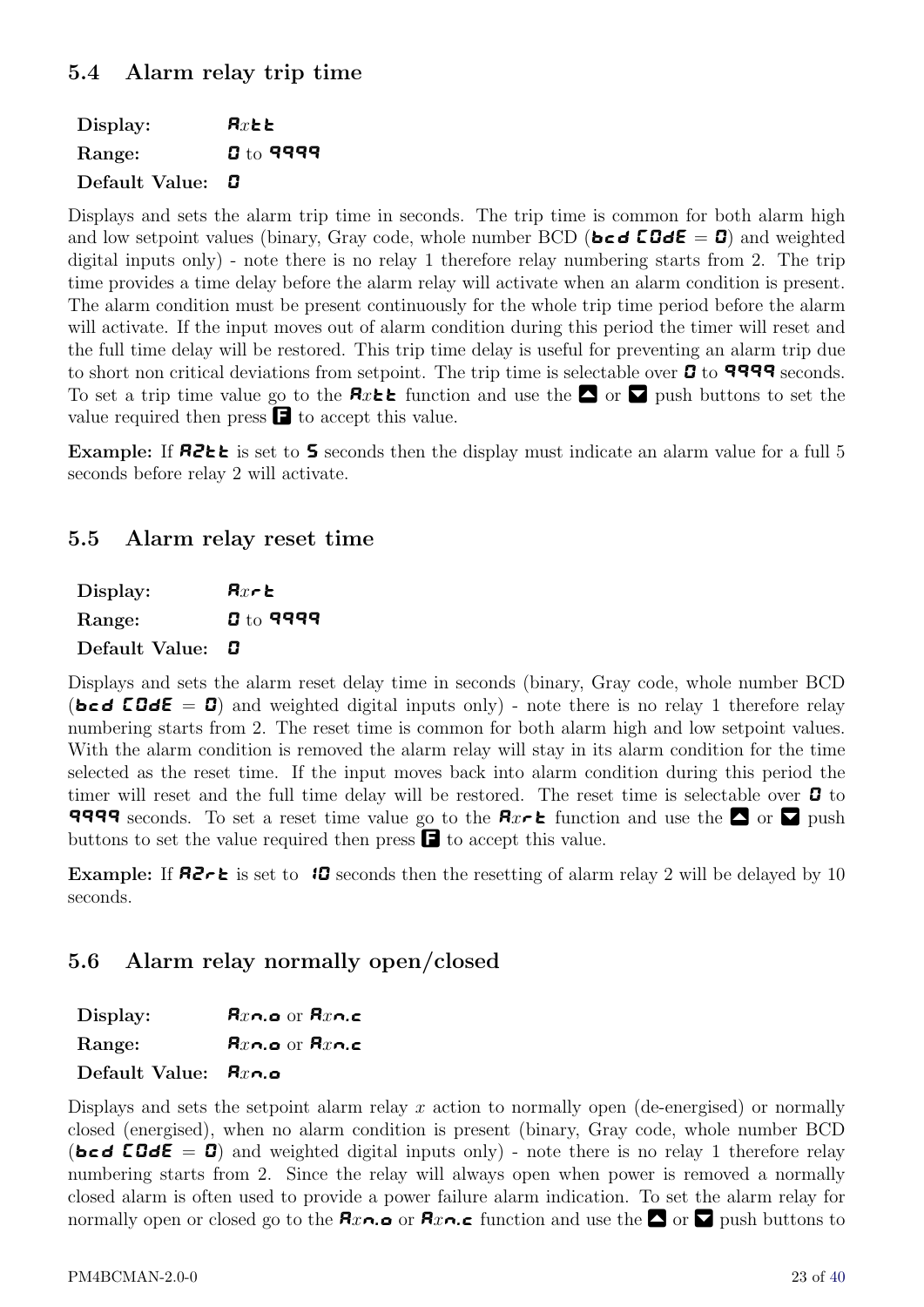<span id="page-23-0"></span>set the required operation then press  $\blacksquare$  to accept this selection. Example: If set to  $\mathbf{R}$ <sub>n</sub>.o alarm relay 2 will be open circuit when the display is outside alarm condition and will be closed (short circuit across terminals) when the display is in alarm condition.

#### 5.7 Alarm relay setpoint or trailing operation

| Display:                    | $R3.5P$ or $R3.12$ etc.             |
|-----------------------------|-------------------------------------|
| Range:                      | R3.5P, R3.62, R4.5P, R4.62 or R4.63 |
| Default Value: <b>R3.5P</b> |                                     |

Relay operation independent setpoint or trailing setpoint, this function will not be seen unless optional relays are fitted (binary, Gray code, whole number BCD (**bcd COdE = 0**) and weighted digital inputs only) - note there is no relay 1. Relay 3 may be programmed to operate with an independent setpoint value or may be linked to operate at a fixed difference to relay 2 setpoint, known as trailing operation.

Relay 4 may be programmed to operate with an independent setpoint value or may be linked to operate at a fixed difference to relay 2 setpoint or relay 3 setopoint.

For trailing set points the setpoint value is entered as the difference from the setpoint being trailed. If the trailing setpoint is to operate ahead of the prime setpoint then the value is entered as a positive number and if operating behind the prime setpoint then the value is entered as a negative number.

**Example:** With Alarm relay 3 set to trail alarm 2, if  $R2H_i$  is set to 10.0 and  $R3H_i$  is set to **5.0** then Alarm 2 will activate at **10.0** and alarm 3 will activate at **15.0** (i.e.  $10.0 + 5.0$ ). If Alarm 3 had been set at  $\sim 5.0$  then alarm 3 would activate at  $\sim 5.0$  (i.e. 10.0 – 50).

#### 5.8 Display brightness

| Display:       | br 96       |
|----------------|-------------|
| <b>Range:</b>  | $1$ to $15$ |
| Default Value: | 15          |

Displays and sets the digital display brightness. The display brightness is selectable from  $\mathbf{1}$  to  $\mathbf{15}$ , where  $1 =$  lowest intensity and  $15 =$  highest intensity. This function is useful for improving the display readability in dark areas or to reduce the power consumption of the instrument. See also the dull function. To set brightness level go to the **b**  $\overline{\mathbf{S}}$  function and use the  $\overline{\mathbf{S}}$  or  $\overline{\mathbf{V}}$  push buttons to set the value required then press  $\blacksquare$  to accept this value.

#### 5.9 Bargraph low value

| Display:       | b8r.              |
|----------------|-------------------|
| Range:         | Any display value |
| Default Value: |                   |

Seen only in bargraph display instruments. Displays and sets the bar graph low value i.e. the value on the 7 segment display at which the bargraph will start to rise. This may be independently set anywhere within the display range of the instrument. Note: The **bRr** and **bRr**  $\overline{\phantom{a}}$  settings are referenced from the 7 segment display readings, not the bargraph scale values. The bargraph scale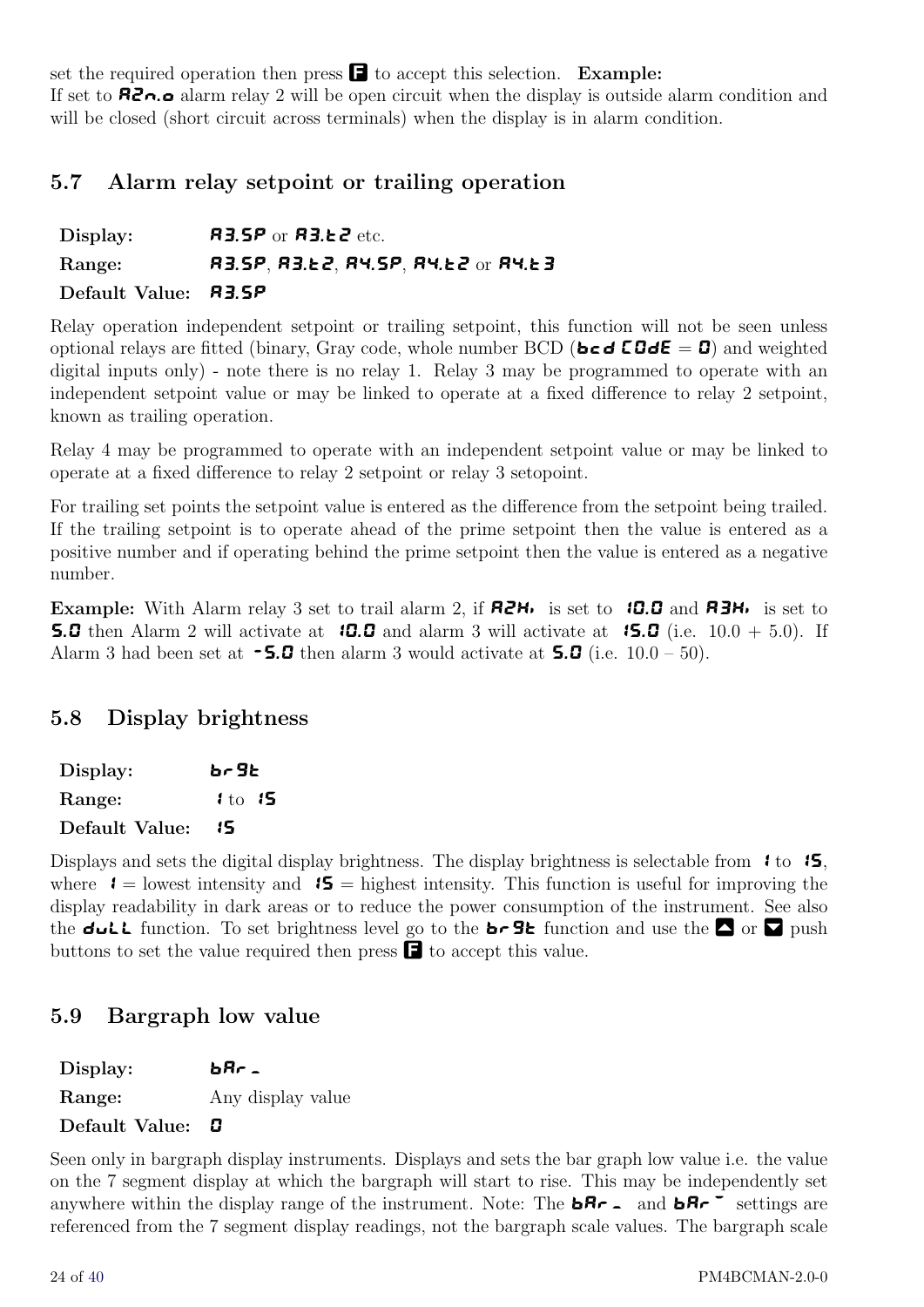<span id="page-24-0"></span>may scaled differently to the 7 segment display. For example the bargraph scale may be indicating percentage fill of a tank whilst the 7 segment display is indicating actual process units. To set bargraph low level go to the  $\mathbf{bR}_{r}$  function and use the  $\bullet$  or v push buttons to set the value required then press  $\blacksquare$  to accept this value.

#### 5.10 Bargraph high value

| Display:       | bar -             |
|----------------|-------------------|
| Range:         | Any display value |
| Default Value: | 1000              |

Seen only in bargraph display instruments. Displays and sets the bar graph high value i.e. the value on the 7 segment display at which the bargraph will reach its maximum indication (e.g. all LEDs illuminated). May be independently set anywhere within the display range of the instrument. To set bargraph high level go to the  $\mathbf{b} \mathbf{R} \cdot \mathbf{r}$  function and use the  $\mathbf{a}$  or  $\mathbf{b}$  push buttons to set the value required then press  $\blacksquare$  to accept this value.

## 5.11 Analog output option low value

Display:  $\sqrt{E\mathcal{L}}$ Range: Any display value

Default Value: **0** 

Seen only when analog retransmission option fitted. Refer to the separate "PM4 Panel Meter Optional Output Addendum" booklet supplied when this option is fitted for wiring details and link settings. Displays and sets the analog retransmission  $(4-20mA, 0-1V)$  or  $(0-10V, \text{link}$  selectable) output low value (4mA or 0V) in displayed engineering units. To set the analog output low value go to the  $\mathsf{F}\mathsf{E}\mathsf{E}_\mathsf{A}$  function and use the  $\mathsf{A}$  or v push buttons to set the required value then press F to accept this selection.

**Example:** If it is required to retransmit 4mA when the display indicates  $\mathbf{G}$  then select  $\mathbf{G}$  in this function using the  $\blacksquare$  or  $\blacksquare$  button.

## 5.12 Analog output option high value

| Display:                   | FEE -             |
|----------------------------|-------------------|
| Range:                     | Any display value |
| Default Value: <b>1000</b> |                   |

Seen only when analog retransmission option fitted. Refer to the separate "PM4 Panel Meter Optional Output Addendum" booklet supplied when this option is fitted for wiring details and link settings. Displays and sets the analog retransmission  $(4-20mA, 0-1V)$  or  $(0-10V,$  link selectable) output high display value (20mA, 1V or 10V) in displayed engineering units. To set the analog output high value go to the  $\mathsf{F}\mathsf{E}\mathsf{E}^-$  function and use the  $\blacksquare$  or  $\blacksquare$  push buttons to set the required value then press  $\blacksquare$  to accept this selection.

Example: If it is required to retransmit 20mA when the display indicates 50 then select 50 in this function using the  $\blacksquare$  or  $\blacksquare$  button.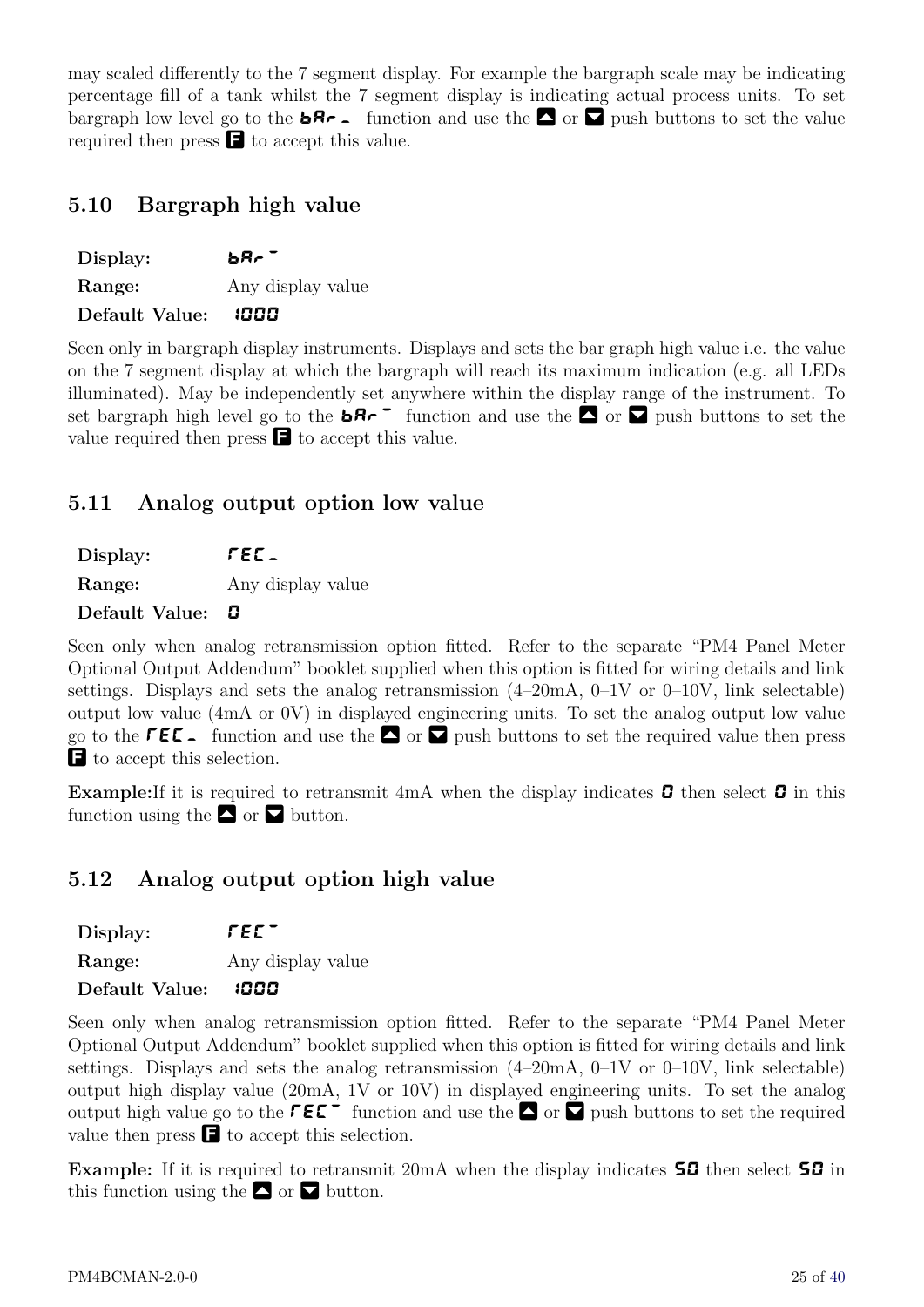#### <span id="page-25-0"></span>5.13 Bargraph type for instruments with bargraph display

Display: **bRr type** Range: **bRr, S.dot, d.dot, C.bRF** or r.dot Default Value: **bBr** 

Bar graph display operation mode - seen only in vertical or circular bargraph display instruments. Allows selection of bargraph operation mode. Choices available are:

- $\mathbf{b}$ <sub>r</sub> conventional solid bargraph display i.e. all LEDs illuminated when at full scale. When scaling the display use the **bRr** - and **bRr** functions e.g. **bRr** -  $=$  **0** and **bRr** = **100** will give a bargraph with no segments lit at a 7 segment display reading of **0** and all segments lit with a 7 segment display reading of  $100$ .
- **5.dot** single dot display. A single segment will be lit to indicate the input readings position on the scale. When scaling the display use the  $bRr$  and  $bRr$ <sup>-</sup> functions e.g.  $bRr$ - $= 0$  and  $\mathbf{b} \mathbf{R} \cdot \mathbf{r} = 100$  will give a bargraph with the bottom segment lit at a 7 segment display reading of  $\Box$  and the top segment lit with a 7 segment display reading of  $\Box$  100. Note: this could also be set up as a centre zero single dot display by entering a negative value and positive value. e.g.  $\mathbf{b} \mathbf{R} \cdot \mathbf{A} = -100$ ,  $\mathbf{b} \mathbf{R} \cdot \mathbf{A} = 100$ .
- **d.dot** double dot display. Two segments will be lit to indicate the input reading position on the scale. The reading should be taken from the middle of the two segments. When scaling the display use the **bRr** - and **bRr**<sup>-</sup> functions e.g. **bRr** -  $= 0$  and **bRr**<sup>-</sup> = 100 will give a bargraph with the bottom two segments lit at a 7 segment display reading of  $\boldsymbol{G}$  and the top two segments lit with a 7 segment display reading of  $\Box$  100. Note: this could also be set up as a centre zero double dot display by entering a negative value and positive value. e.g.  $bRr = -100$ ,  $bRr^{\dagger} = 100$ .
- **C.bR** centre bar display. The display will be a solid bargraph but will have its zero point in the middle of the display. If the seven segment display value is positive the bargraph will rise. If the seven segment display value is negative then the bargraph will fall. When scaling the display use the **bRr** - and **bRr**<sup>-</sup> functions e.g. **bRr**- = 0 and **bRr**<sup>-</sup> = 100 will give a bargraph with all the bottom half segments lit at a 7 segment display reading of - **100** and all the top segments lit with a 7 segment display reading of **100**.
- $\epsilon$  dot modulus or wrap around single dot bargraph. This mode of operation allows the bargraph to wrap around the limits set by the  $bRr -$  and  $bRr -$  functions by dividing the 7 segment display by the modulus (the modulus is the difference between 0 and  $\mathbf{b} \mathbf{R} \mathbf{r}^{-1}$ ) and displaying the remainder. For example if  $bRr -$  is set to 0 and  $bRr -$  is set to 10 then in other bargaph modes when the 7 segment display reads a value such as 25 the bargraph would be stuck at the high limit of its travel since it cannot go beyond  $\mathbf{10}$ . In r.dot mode the display will wrap around at  $10$  then continue up the bar again and will be at the midpoint of the bargraph when the 7 segment display shows  $\overline{25}$  (as it would for a 7 segment display of  $\overline{15}$ ,  $\overline{35}$ , etc.). In this example for a 7 segment display of  $\overline{25}$  the value of 25 is divided by the modulus value of 10 in this example and the remainder displayed i.e. 10 goes into 25 twice with the remainder of 5 and so a bargaph position of 5 is displayed. This mode will operate on both vertical and circular bargraph type displays.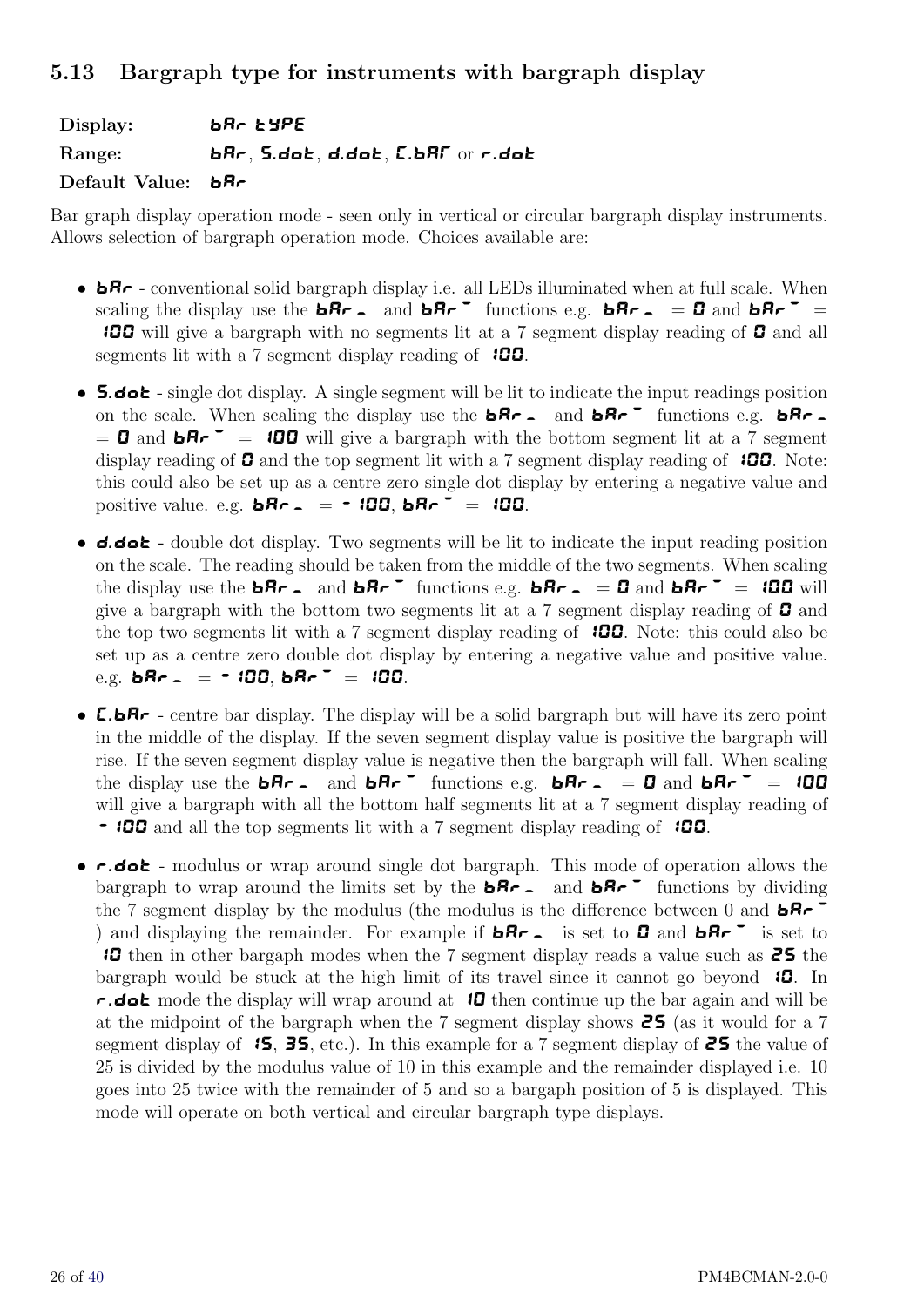## <span id="page-26-0"></span>5.14 Digital output option mode

Display: **d90P** Range: **bcd, b.SCL, bin or bin2** Default Value: b. n2

Seen only with the 16 bit digital output option. Refer to the separate "PM4 Panel Meter Optional Output Addendum" booklet supplied when this option is fitted. Selections available are: **b**.  $\alpha$ (signed binary) i.e. -32767 to 32767, **b**.  $\bullet$  (unsigned binary) i.e. 0 to 65535, **b.SEL** (scaled binary, see  $\mathbf{d} \cdot \mathbf{G}$  and  $\mathbf{d} \cdot \mathbf{G}^{\dagger}$  below),  $\mathbf{b} \in \mathbf{d}$  (binary coded decimal) i.e. up to four BCD numbers. .

## 5.15 Digital output option polarity

| Display:                      | 69.OP                             |
|-------------------------------|-----------------------------------|
| Range:                        | <b>Ri</b> $\alpha$ or <b>RH</b> , |
| Default Value: $\mathbf{R}$ o |                                   |

Seen only with the 16 bit digital output option. Refer to the separate "PM4 Panel Meter Optional Output Addendum" booklet supplied when this option is fitted. Selections available are: **RI**  $\alpha$ (active low i.e. logic  $1 = 0$ V output, logic  $0 = +V$  output) or  $\mathbf{R}$ . (active high i.e. logic  $1 = +V$ output, logic  $0 = 0$ V output).

## 5.16 Digital output option BCD start position

| Display:       | bcd Strt                  |
|----------------|---------------------------|
| Range:         | <b>0.</b> $\text{for } 2$ |
| Default Value: | П                         |

Seen only with the 16 bit digital output option. Refer to the separate "PM4 Panel Meter Optional Output Addendum" booklet supplied when this option is fitted. This function affects BCD mode only and determines the number of digits to skip when outputting from the display. As the output is 16 bit it can output up to 4 BCD numbers. Select from  $\mathbf G$  to number of display digits minus 4. e.g. for a 6 digit display you may select  $\mathbf G$  to  $\mathbf Z$ , if  $\mathbf Z$  is selected then the four left most digits will be output, if set to  $\boldsymbol{B}$  then the four right most digits will be output.

## 5.17 Digital output option low value

| Display: | d, 9.             |
|----------|-------------------|
| Range:   | Any display value |

#### Default Value: 0

Seen only with the 16 bit digital output option. Refer to the separate "PM4 Panel Meter Optional Output Addendum" booklet supplied when this option is fitted. Accepts any valid display value. Determines the low scaling point for the  $\bullet$ . SEL mode and has no effect on other modes. See example which follows in [5.18.](#page-27-0)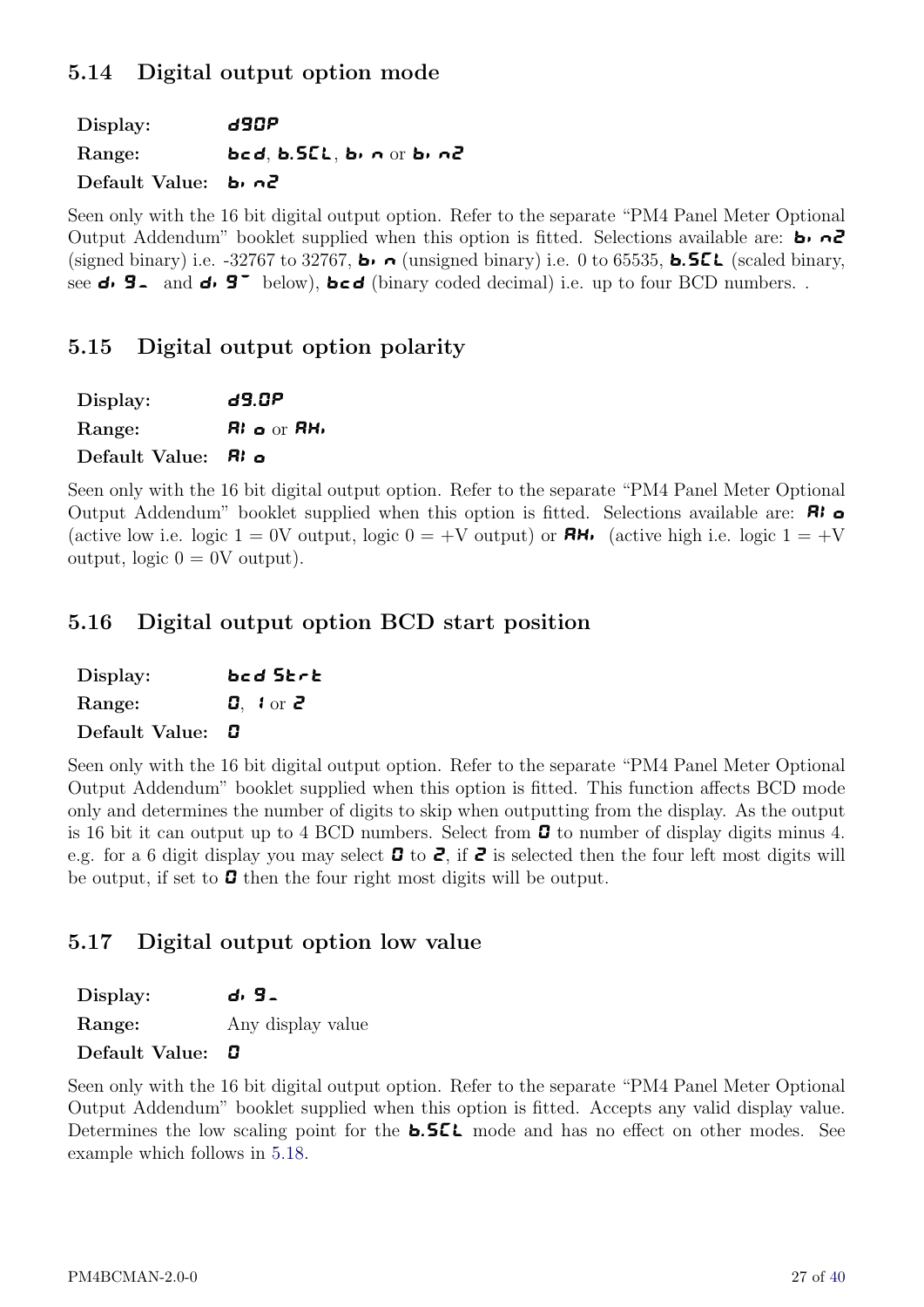## <span id="page-27-0"></span>5.18 Digital output option high value

Display:  $\mathsf{d} \cdot \mathsf{G}^{\mathsf{T}}$ Range: Any display value Default Value: 1000

Seen only with the 16 bit digital output option. Refer to the separate "PM4 Panel Meter Optional Output Addendum" booklet supplied when this option is fitted. Determines the high scaling point for the **b.5CL** mode and has no effect on other modes.

Example: If  $\mathbf{d} \cdot \mathbf{S}$  is set to  $\mathbf{G}$  and  $\mathbf{d} \cdot \mathbf{S}$  is set to **65535** (2<sup>16</sup> − 1) then the retransmission will not be scaled i.e. a display of  $\bar{e}$  will cause a retransmission of 2. If  $\bar{e}$   $\bar{e}$  is now changed to **32767** ( $2^{15} - 1$ ) then a display of **2** will cause a retransmission of 4 (note: rounding may occur on retransmission).

#### 5.19 Decimal point

| Display:                | d[P6                   |
|-------------------------|------------------------|
| Range:                  | $0, 0$ . <i>l</i> etc. |
| Default Value: <b>D</b> |                        |

Displays and sets the decimal point. By pressing the  $\Box$  or  $\Box$  pushbutton at the dCPt function the decimal point position may be set. The display will indicate as follows:  $\mathbf{G}$  (no decimal point), **0.**  $\mathbf{1}$  (1 decimal place), **0.02** (2 decimal places), **0.003** (3 decimal places) and **0.0004** for display with more than 4 digits. Note if the decimal point is altered the display will need to be recalibrated and alarm etc. settings checked. For addressed, strobed and 4 digit parallel BCD inputs the decimal points can be selected remotely via the signal levels on the rear input terminals 18, 19 and 20. See section [3.11](#page-12-0) and  $dP \rightarrow \neg PE$  function for details. When remote decimal point selection is used the  $d\mathsf{CP}$  function settings are ignored.

## 5.20 P button function

| Display:                   | Pbut                      |
|----------------------------|---------------------------|
| Range:                     | <b>NONE.H. Loor H. Lo</b> |
| Default Value: <b>NONE</b> |                           |

P button function - a only applicable models with front panel P buttons. The P button is located at the front of 5, 6 or 8 digit LED models and bargraph models.

Functions available are:

- **NONE** no function required.
- $\mathsf{H}$  peak memory. The peak value stored in memory will be displayed when the **P** button is pressed, if the button is pressed momentary then the display will return to normal measurement after 20 seconds. If the button is held for 1 to 2 seconds or the power is removed from the instrument then the memory will be reset.  $\mathbf{P}$ H<sub>i</sub> will flash before the reading to indicate that the peak memory value is being displayed.
- Lo valley memory. The minimum value stored in memory will be displayed. Otherwise operates in the same manner as the  $H_1$  function.  $PL \circ$  will flash before the reading to indicate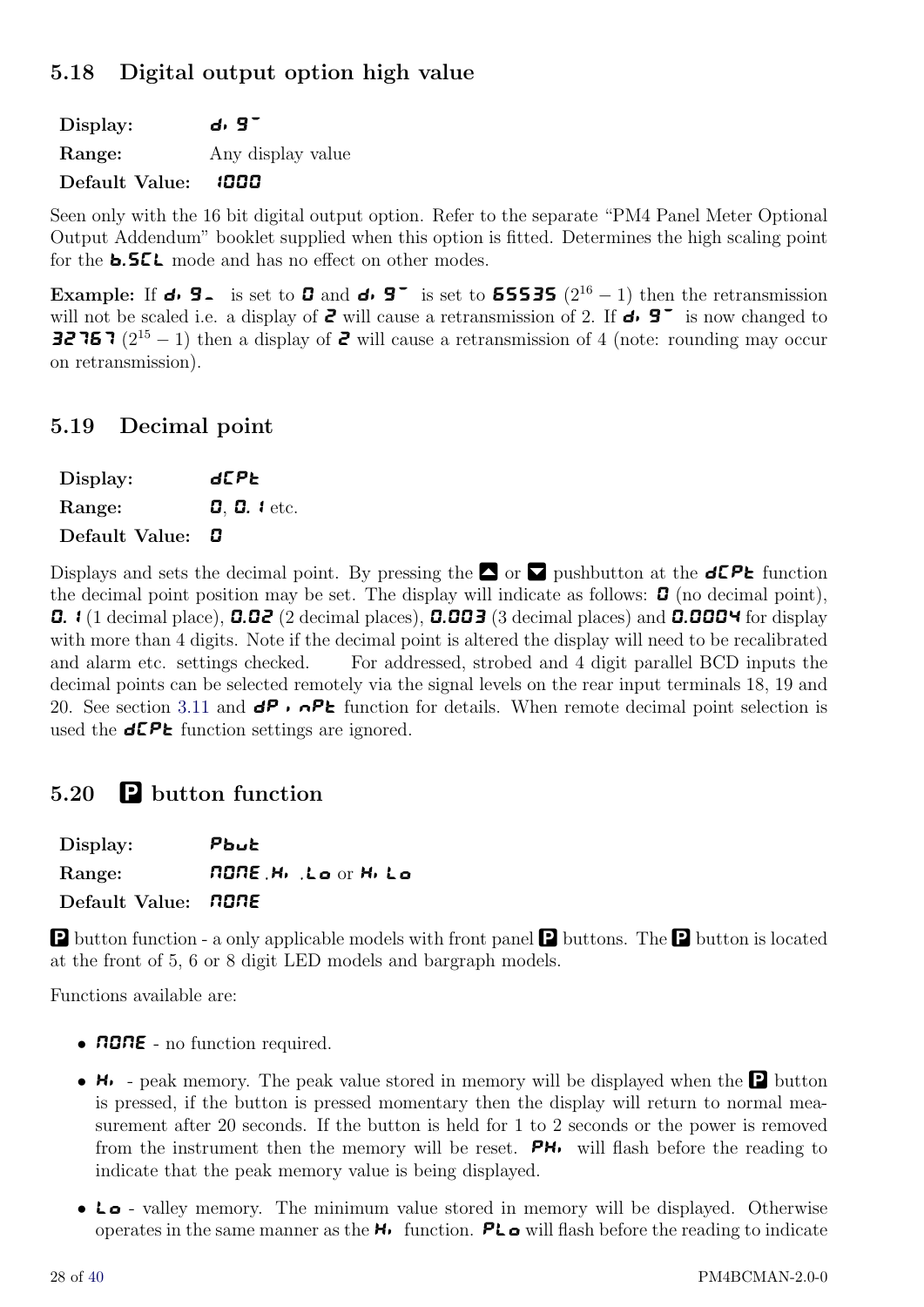<span id="page-28-0"></span>that the valley memory value is being displayed.

• H<sub>i</sub>L<sub>o</sub> - toggle between H<sub>i</sub> and L<sub>o</sub> displays. This function allows the remote input to be used to toggle between peak and valley memory displays. The first operation of the P button will cause the peak memory value to be displayed, the next operation will give a valley memory display. **PH**<sub>i</sub> or **PL**<sub> $\alpha$ </sub> will flash before each display to give an indication of display type.

#### 5.21 Access mode

Display: **ACCS** Range: OFF, EASY, NONE or ALL Default Value: **OFF** 

Access mode - the access mode function **REES** has four possible settings namely **OFF**, **ERSY**, NONE and ALL. If set to OFF the mode function has no effect on alarm relay operation. If set to **ERSY** the "easy alarm access" mode will be activated. Refer to "Easy alarm relay adjustment" access facility" section. If set to **NONE** there will be no access to any functions via **FUNE** mode, entry via **CRL** mode must be made to gain access to alarm and calibration functions. If set to **RLL** then access to all functions, including calibration functions, can be gained via  $F \cup \cap E$  mode.

#### 5.22 Number of input bits

| Display:       | <i>ነ በ</i> PE b, ES    |  |
|----------------|------------------------|--|
| Range:         | $1 to 20$ or $1 to 31$ |  |
| Default Value: | 14                     |  |

Input bits - allows selection of the number of input bits from 1 to 20 for parallel inputs or 1 to 31 for strobed or addressed inputs.

#### 5.23 Sign bit on or off

| Display:                  | SI 90     |
|---------------------------|-----------|
| Range:                    | on or OFF |
| Default Value: <b>OFF</b> |           |

Sign bit on or **OFF** (parallel binary input only) - Example: if set to on then, with 16 bit binary selected, the most significant digit will be used as the sign bit with 0 on the most significant digit being positive and 1 on the most significant digit being negative. e.g. 0111 1111 1111 1001 will show as **3276** i on the display and 1111 1111 1111 1001 will show as  $-7$  (-7 being the twos compliment of 111 1111 1111 1001). Thus the display with 15 bits plus a sign bit can display any number from  $-32768$  to 32767. If set to OFF none of the data bits will be treated as a sign bit and all values will be positive.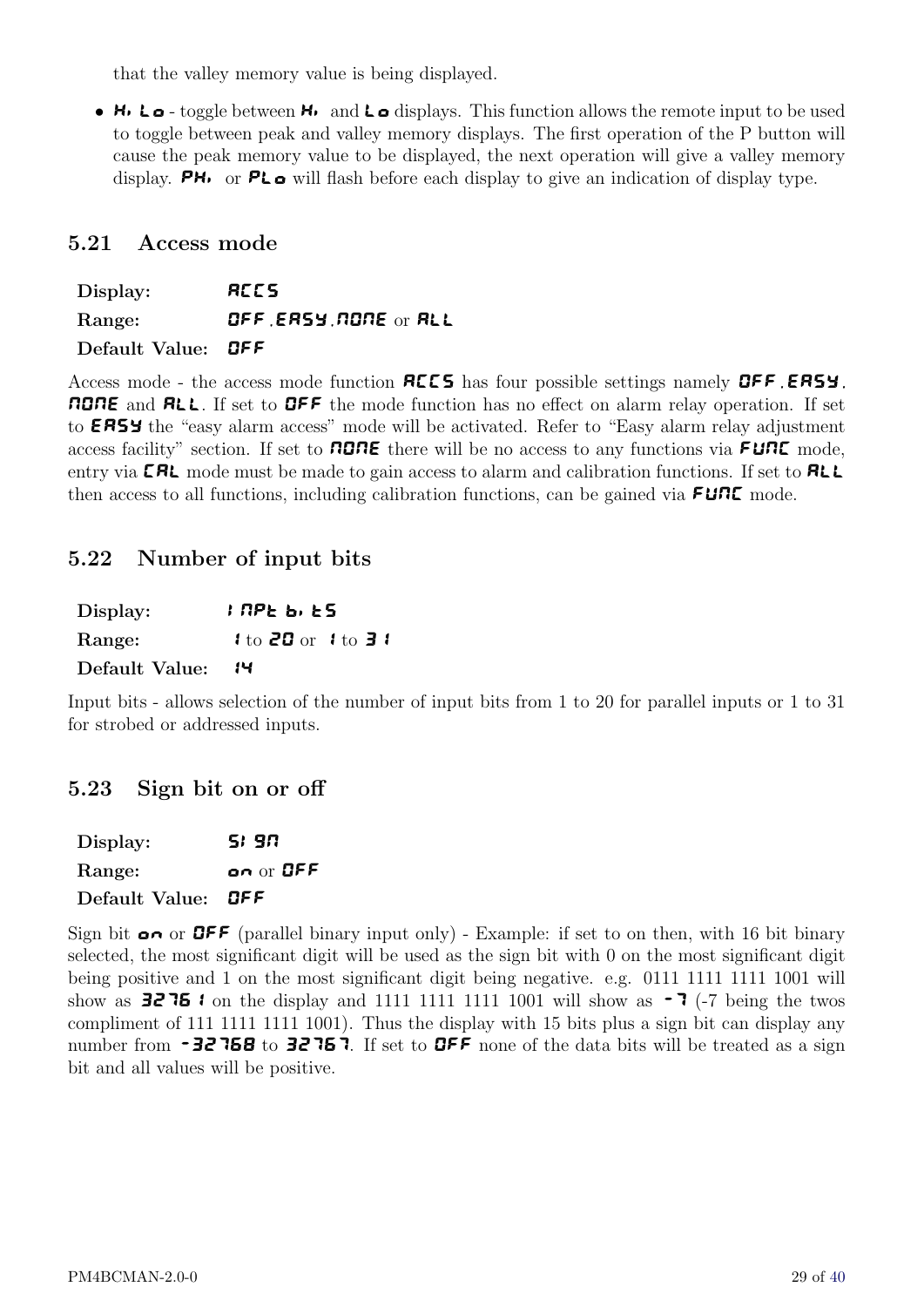#### <span id="page-29-0"></span>5.24 Display rate

Display: d: **5P FREE** Range: 1, 2, 4, 8, 15 or 32 Default Value: 4

Display rate - allows selection of display update rate from 1, 2, 4, 8, 16 or 32 updates per second.

#### 5.25 Number of weighted digital input

| Display:       | d., nP                       |
|----------------|------------------------------|
| <b>Range:</b>  | $\mathbf{1}$ to $\mathbf{B}$ |
| Default Value: | ч                            |

Weighted digital input bits - seen only when **SEL I RPL** is set to **d.**  $\theta$ . Allows the number of weighted digital inputs used to be set from  $\bullet$  to **B**. See "Weighted digital input operation and electrical connections" chapter [7](#page-36-0) for a description of the  $d \cdot \cdot \cdot P$  mode.

#### 5.26 Weighted digital input

| Display: |  |  | $d_1$ , $d_2$ , $d_3$ etc. |
|----------|--|--|----------------------------|
|----------|--|--|----------------------------|

Range: Any display value

Default Value: 0

Weighting for digital input 1, 2 etc. - seen only when **SEE** I **RPE** is set to **d.**,  $\alpha P$ . Allows weighted values to be set for each of the digital inputs used. May be set to any value in the display range. See "Weighted digital input operation and electrical connections" chapter [7](#page-36-0) for a description of the d. $\cdot$   $\cap$  P mode.

#### 5.27 Set input type

Display: **SEE I RPE** Range: bin, bcd,  $9FAY$  or d.inP

Default Value: bin

Set input - allows selection of binary (**b**<sub>i</sub>  $\sigma$ ), BCD (**bcd**), Gray (**gray**) code input or a special weighted digital input ( $d \cdot \sigma$ P). See "Weighted digital input operation" chapter [7](#page-36-0) for a description of the  $d_i$ ,  $\alpha P$  mode.

#### 5.28 Set input mode

 $Display:$   $IPE$ Range: PAFL, Strb or Addr Default Value: PRFL

Input type - Allows selection of parallel (PRFL), strobed ( $5E - b$ ) or addressed ( $Rdd - c$ ) input.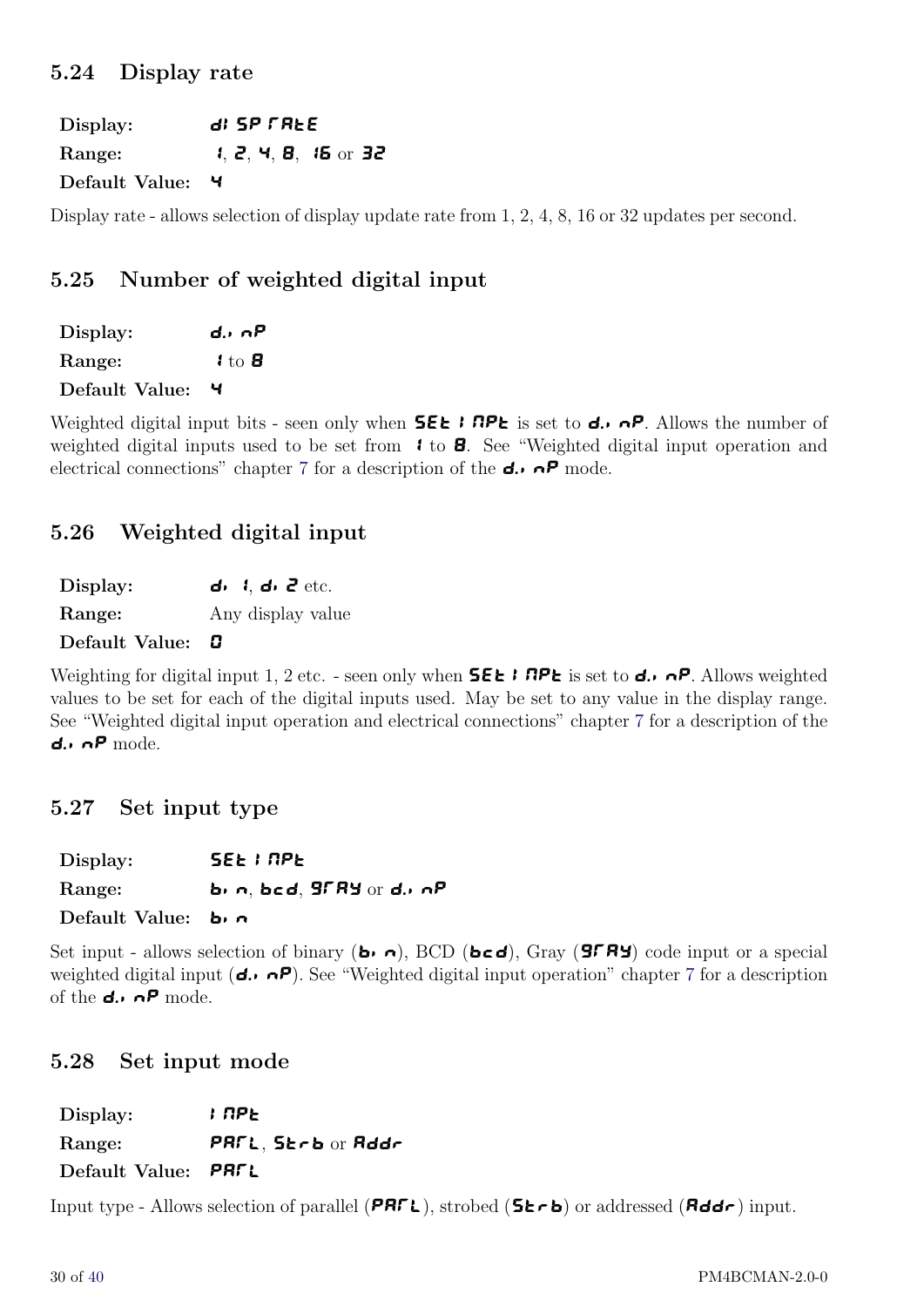<span id="page-30-0"></span>Display: **dREA POL** Range: H<sub>i Or Lo</sub> Default Value: H<sub>1</sub>

Data polarity - Allows selection of active low  $(L_0)$  or active high  $(H_1)$  data inputs.

#### 5.30 Strobe polarity

| Display:       | SEF6 POL        |
|----------------|-----------------|
| Range:         | H, or <b>La</b> |
| Default Value: | н,              |

Strobe polarity - Allows selection of active low  $(L\bullet)$  or active high  $(H.)$  strobe inputs.

#### 5.31 BCD code

| Display:       | bcd [OdE      |
|----------------|---------------|
| Range:         | $\bm{G}$ to 5 |
| Default Value: | П             |

BCD code - BCD inputs only i.e. bcd selected at  **<b>PPE** function - allows selection of special code characters as shown below.

Select the format for non BCD digits, A to F (hexadecimal):

 $\mathbf{D}$  - A to F (1010 to 1111) displays blanks

**1** - A to F (1010 to 1111) displays **R, b, C, d, E, F** 

**2** - A to F (1010 to 1111) displays  $\sim$ , **C**,  $\arrow$ , **e**, blank

**3** - A to F (1010 to 1111) displays **A, L, H, I, o**, blank

**4** - A to F (1010 to 1111) displays  $P, E, F, \tilde{\phantom{a}}$ , -, -

**5** - A to F (1010 to 1111) displays  $\sim$ , **E**, **H**, **L**, **P**, blank

#### 5.32 Number of BCD digits to be displayed

| Display:       | bed di 96                                        |
|----------------|--------------------------------------------------|
| Range:         | If to number of display digits on the instrument |
| Default Value: |                                                  |

Number of BCD digits (1 to number of display digits on the instrument) - BCD inputs only i.e.  $\mathbf{b} \in \mathbf{d}$ selected at  $5\epsilon$ :  $nP\epsilon$  function - allows selection of the number of BCD digits to be displayed. The setting allows unused digits to be ignored and thereby prevent unwanted display characters appearing when the  $\mathbf{b} \in \mathbf{d}$  COdE function is set to a value other than  $\mathbf{D}$ .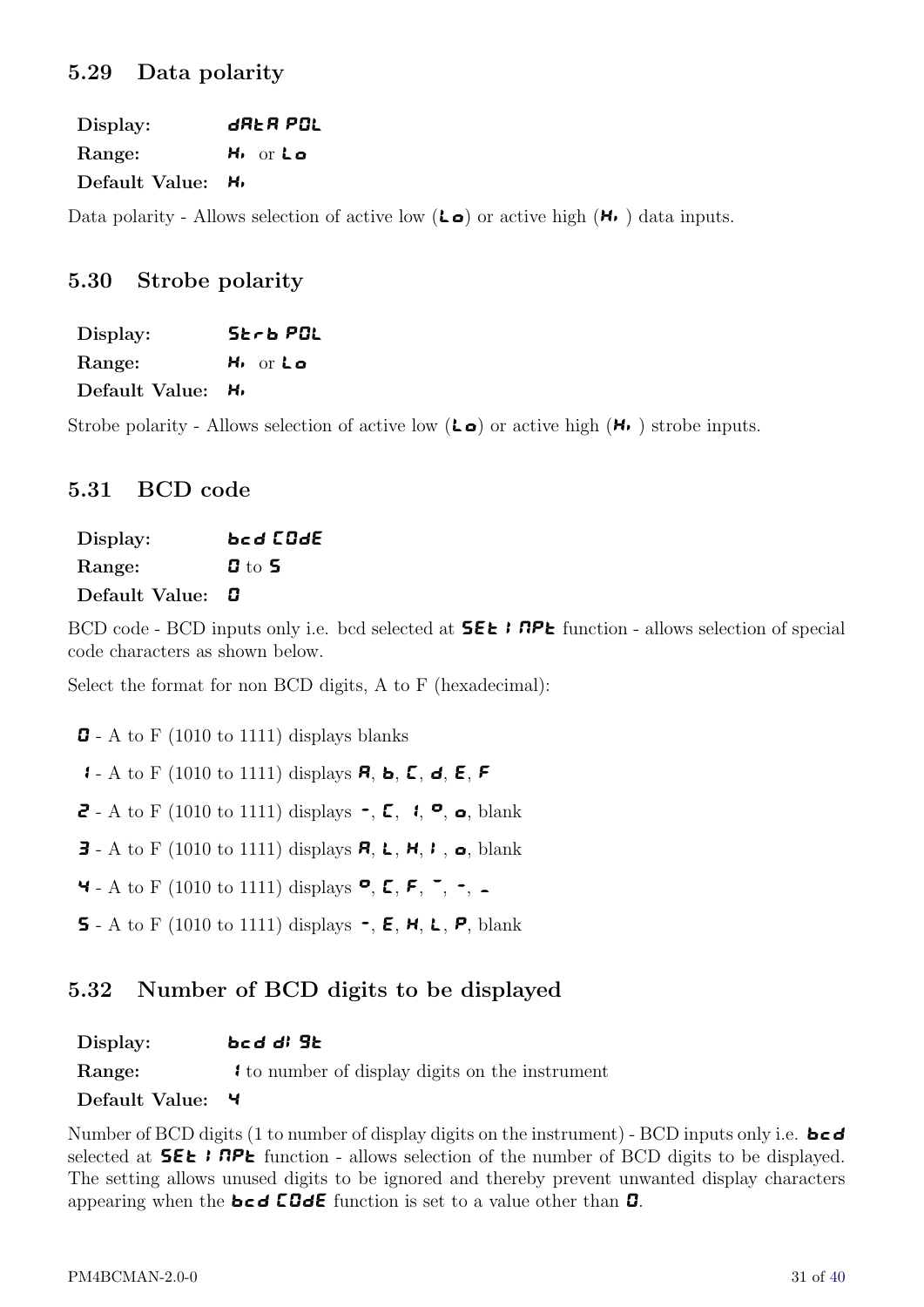## <span id="page-31-0"></span>5.33 Remote decimal point on or off

 $\text{Display:}$  dP I NPL Range: **on** or **OFF** Default Value: OFF

Remote decimal point selection - for addressed, strobed or 4 digit parallel BCD inputs only there is a choice of setting the decimal point place either in software via the  $d\mathcal{LP}$  function or remotely via rear terminals 18, 19 and 20, see section [3.11.](#page-12-0) If selection is to be made via software the  $\mathbf{d}P$ **I RPL** function must be set to **OFF**. If remote selection is required the *dP* **I RPL** function must be set to on. When the  $dP$  i RPL function is set to on the  $dP$ L function setting is ignored.

#### 5.34 Remote display hold on or off

| Display:                  | ; APE HOLd |
|---------------------------|------------|
| Range:                    | on or OFF  |
| Default Value: <b>OFF</b> |            |

Remote display hold - for addressed, strobed or 4 digit parallel BCD inputs only there is a choice of assigning terminal 21 as a display hold input. If the **I RPE HOL** d function is set to on terminal 21 can be used to hold the display value (a latching switch or input level is normally required). If set to OFF terminal 21 cannot be used to hold the display. See **HOL**  $\theta$  POL function below.

#### 5.35 Remote display hold polarity

| Display:          | <b>HOL &amp; POL</b> |
|-------------------|----------------------|
| Range:            | H, or <b>La</b>      |
| Default Value: Lo |                      |

Polarity for display hold input - for addressed, strobed or 4 digit parallel BCD inputs only. This function can be set to Hi or Lo to select the logic level required for the display hold input on input terminal 21. The table below shows the effect of the **HOLD POL** function setting. The voltage levels at the hold input must be the same as the data voltage levels.

|         | <b>HOL 4 POL</b>   LK1, 2 and 3 set to GND | LK1, 2 and 3 set to VCC                   |
|---------|--------------------------------------------|-------------------------------------------|
| setting |                                            | (voltage free or $0V/5V$ max inputs only) |
| L o     | Low voltage or open circuit holds dis-     | Low voltage holds display. High voltage   |
|         | play. High voltage frees display           | or open circuit frees display             |
| н.      | Low voltage or open circuit frees display. | Low voltage frees display. High voltage   |
|         | High voltage holds display                 | or open circuit holds display             |

#### 5.36 User scale

| Display:             |     | USEF SELE |
|----------------------|-----|-----------|
| Range:               | n/a |           |
| Default Value: $n/a$ |     |           |

User scale - allows binary, Gray or BCD ( $\mathbf{b} \in \mathbf{d}$  CO $\mathbf{d} \in \mathbf{L}$  function = 0 only) code inputs to be scaled to non standard display values - see "Scaled inputs" chapter [6](#page-34-0) for description.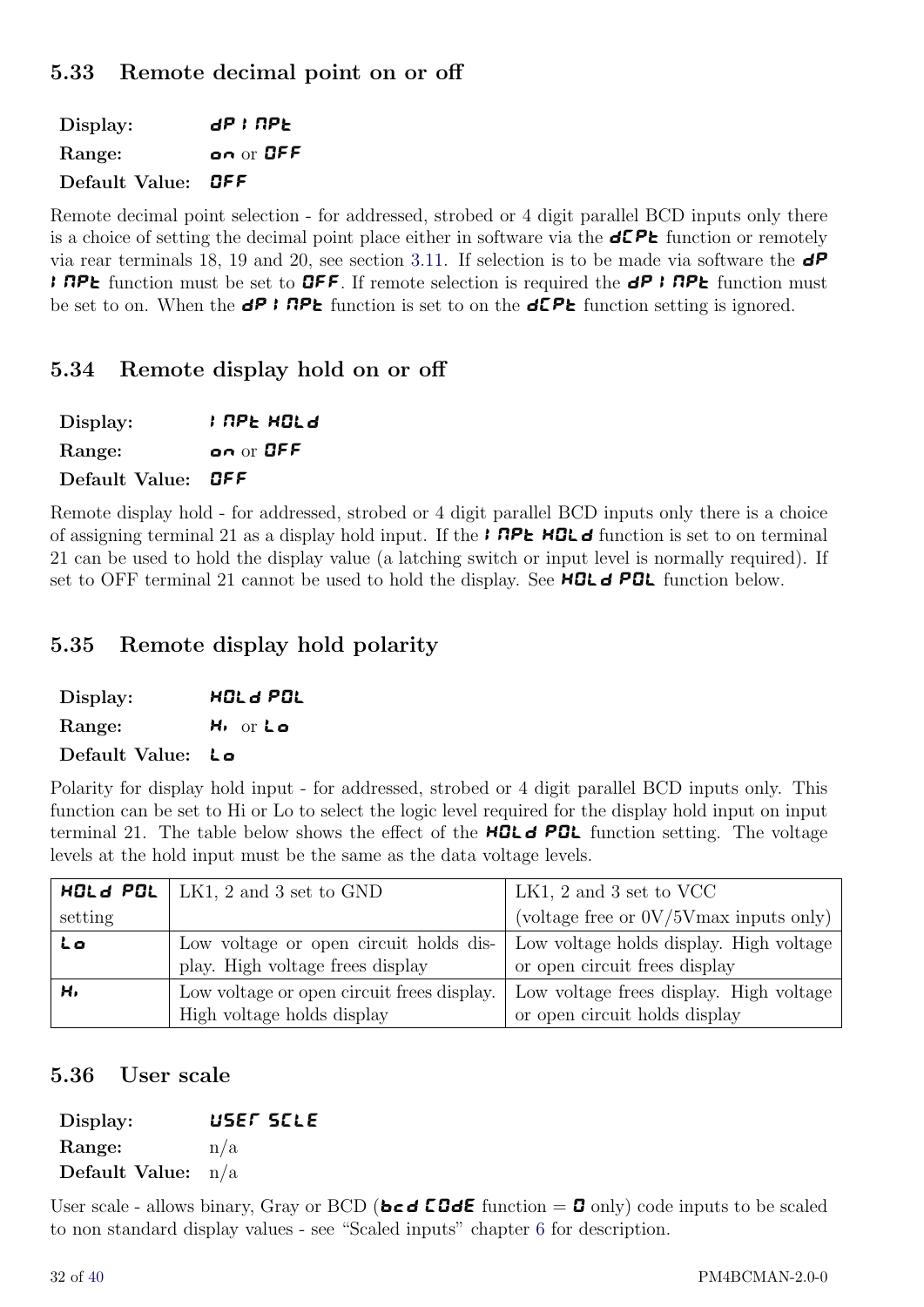## <span id="page-32-0"></span>5.37 First scaling point

| Display:             | [RL ¦ |
|----------------------|-------|
| Range:               | n/a   |
| Default Value: $n/a$ |       |

First scaling point - see "Scaled inputs" chapter [6](#page-34-0) for description.

### 5.38 Second scaling point

| Display:             | [RL2 |
|----------------------|------|
| Range:               | n/a  |
| Default Value: $n/a$ |      |

Second scaling point - see "Scaled inputs" chapter [6](#page-34-0) for description.

#### 5.39 Scaling offset

| Display:             | CAL OFSE |
|----------------------|----------|
| Range:               | n/a      |
| Default Value: $n/a$ |          |

Scaling offset - see "Scaled inputs" chapter [6](#page-34-0) for description.

#### 5.40 Baud rate for optional serial communications

| Display:            | <b>brud Free</b>                           |
|---------------------|--------------------------------------------|
| Range:              | 300,600, 1200,2400,4800,9600, 19.2 or 38.4 |
| Default Value: 9500 |                                            |

Set baud rate - seen only with serial output option. Refer to the separate "PM4 Panel Meter Optional Output Addendum" booklet supplied when optional outputs are fitted. Select from 300, 600, 1200, 2400, 4800, 9600, 19.2 or 38.4 baud. The baud rate should be set to match the device being communicated with.

#### 5.41 Parity for optional serial communications

| Display:                   | Prey             |
|----------------------------|------------------|
| Range:                     | AONE EUEA or add |
| Default Value: <b>NONE</b> |                  |

Set parity - seen only with serial output option. Refer to the separate "PM4 Panel Meter Optional Output Addendum" booklet supplied when optional outputs are fitted. Select parity check to either  $\Pi$ **ONE, EUEN** or **odd**. The parity should be set to match the device being communicated with.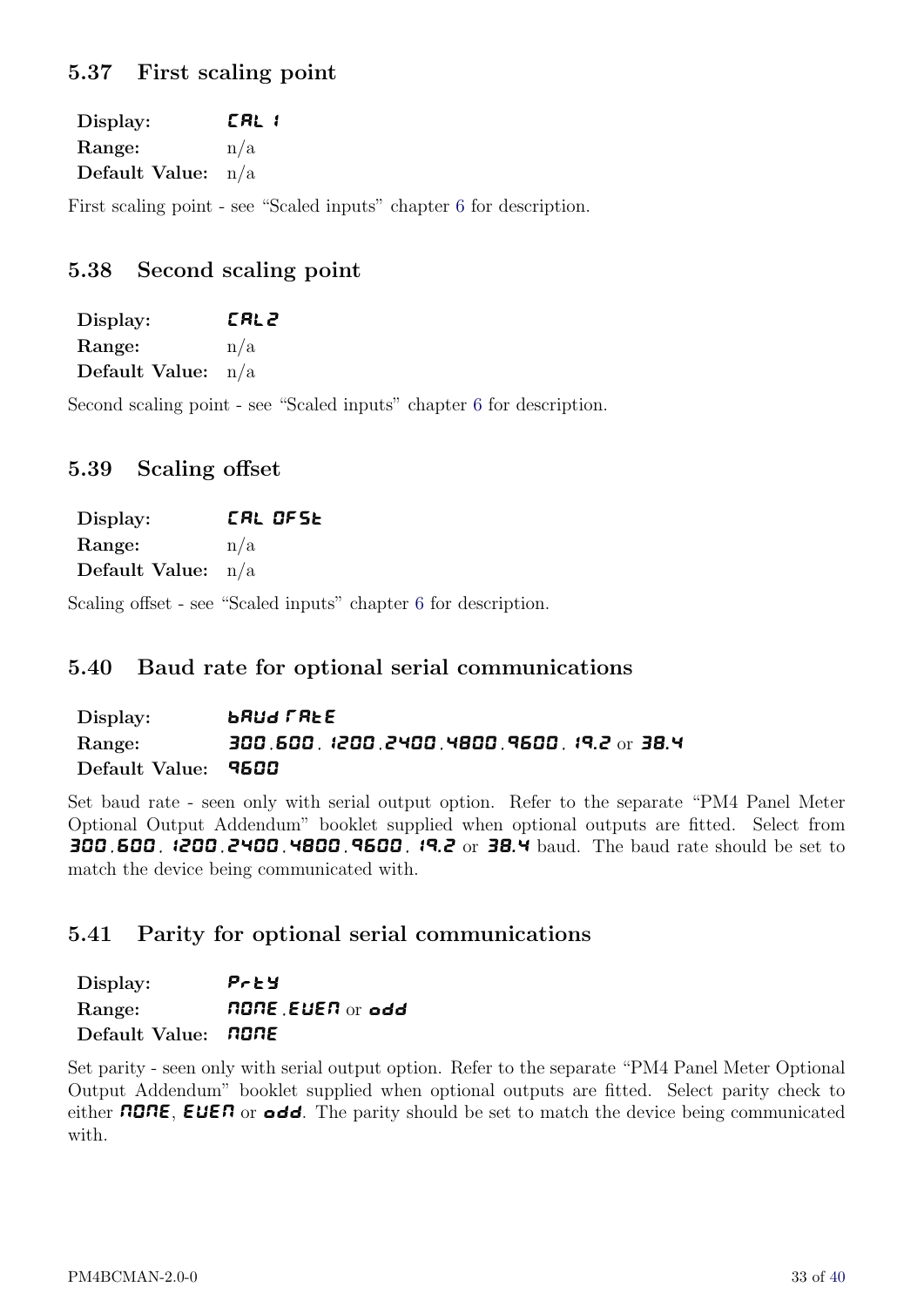## <span id="page-33-0"></span>5.42 Output mode for optional serial communications

Display: **C.Put** Range: dl SP, Cont, POLL, R.buS or A.buS Default Value: Cont

Set serial interface mode - seen only with serial output option. Refer to the separate "PM4 Panel Meter Optional Output Addendum" booklet supplied when optional outputs are fitted. Allows user to select the serial interface operation as follows:

 $\overline{\mathsf{d}}$   $\overline{\mathsf{S}}$  - sends image data from the display without conversion to ASCII.

- **Cont** sends 8 bit ASCII form of display data at a rate typically  $90\%$  of the sample rate.
- POLL controlled by computer or PLC as host. Host sends command via RS232/485 and instrument responds as requested.
- A.buS is a special communications mode used with Windows compatible optional PC download software. Refer to the user manual supplied with this optional software.

 $\vec{a}$ . bus - Modbus RTU protocol.

#### 5.43 Instrument address for optional serial communications

| Display:       | Rddr                           |
|----------------|--------------------------------|
| Range:         | $\mathbf{G}$ to $\mathbf{J}$ t |
| Default Value: | O                              |

Set unit address for polled (POLL) or  $\vec{\theta}$ . bush mode (D to 3.1)) - seen only with serial output option. Refer to the separate "PM4 Panel Meter Optional Output Addendum" booklet supplied when optional outputs are fitted. Allows several units to operate on the same RS485 interface reporting on different areas etc. if RS485 is available. The host computer or PLC may poll each unit in turn supplying the appropriate address. The unit address ranges from 0 to 31 (DEC) but is offset by 32 (DEC) to avoid clashing with ASCII special function characters (such as  $\langle STX \rangle$ and  $\langle CR \rangle$ ). Therefore 32 (DEC) or 20 (HEX) is address 0, 42 (DEC) or 2A (HEX) is address 10. Do not use address 0 in  $\bar{\mathbf{a}}$ . bush mode.

#### 5.44 Returning to normal measure mode

When the calibration has been completed it is advisable to return the instrument to the normal mode (where calibration functions are less likely to be tampered with). To return to normal mode, turn off power to the instrument, wait a few seconds and then restore power.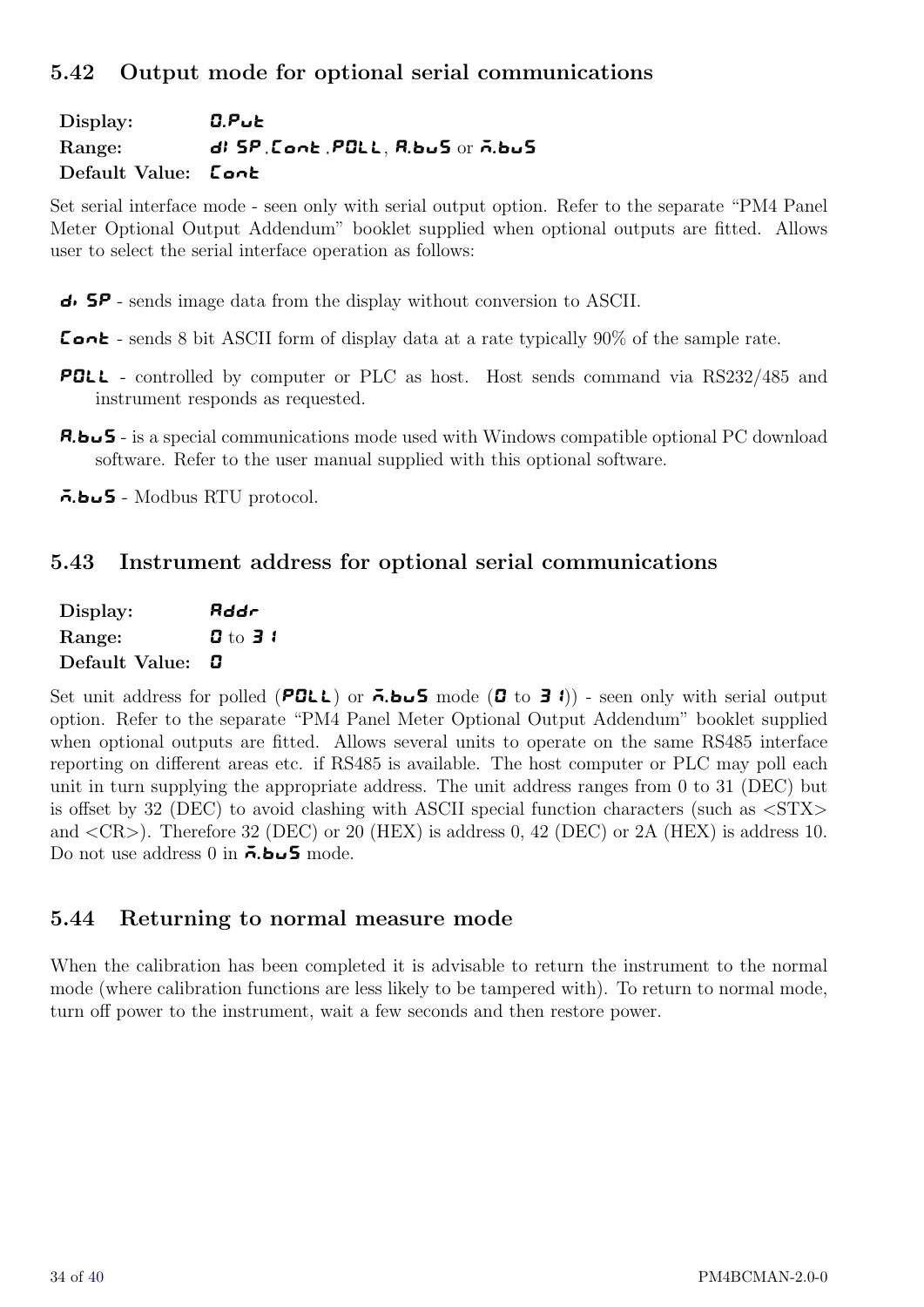# <span id="page-34-0"></span>6 Scaled inputs

This chapter covers the scaled binary/Gray/BCD code facility of the PM4-BC display (note for BCD inputs the **bcd COdE** function must be set to **D** if scaling is required). This facility allows the display value for an input to be scaled by a two point scaling i.e. the display does not need to follow normal binary or Gray code values. For example, using the scaling functions it is possible to display half the normal binary value for the inputs present. The functions which allow the scaling facility are:

- **USEF SELE** this function allows the selection of  $\alpha \wedge \alpha$  or **OFF**. If scaled inputs are required then this function must be set to  $\bullet \bullet$ . The display can be reset to normal display values for each input type by setting the function back to  $\mathbf{QFF}$ .
- **CAL**  $1/5EL$  **:** first scaling point, see examples which follow.
- CAL2/SCL2 second scaling point, see examples which follow.
- **CRL OFSE** calibration scaling offset value. This function allows an offset value to be added or subtracted from the scaled value. For example if a value of 10 is to be added to all values on the display at the **CRL OF5t** function press the  $\Box$  and  $\Box$  buttons together, the scaled display value for the input will be seen e.g. **150**, press the **F** button then use the **F** button to make the scale value the display value plus 10 e.g. **150.** Press the **F** button to accept the change.

The display scaling will operate in parallel, strobed or addressed modes, scaling cannot be used with BCD inputs. The electrical inputs for scaled binary are identical to non scaled binary. To access any of the scaling function and to follow the examples below it is necessary to enter  $\text{CRL}$ mode, see page [20](#page-18-0) for method. The basic scaling procedure for any input is as follows:

- 1. Select the input type required e.g. parallel binary.
- 2. Set the USEF SELE function to  $\mathbf{a}$ .
- 3. Place a known input value into the instrument and with this input present use **CAL** 1/**SCL** 1 functions to change the scaling for this input as required.
- 4. Change the input to a second known value then use **CRL 2/5CL2** functions to change the scaling for this input as required.

Example 1 - halving the reading of a Gray code input. Using inputs of 0 and 6000 decimal arrange the display to show half the normal value. The Gray code for 6000 decimal is 1110011001000. The Gray code for 0 is 0.

- 1. With the Gray code input set at **0** go to the **CRL f** function and press  $\Box$  and  $\Box$  simultaneously. A display value will be seen.
- 2. Press the **F** button, the message **SCL** i will be seen followed by a value. Use the  $\blacksquare$  or  $\blacksquare$ button if required to make this value read  $\mathbf{G}$ .
- 3. Press the **F** button the message **CRL End** followed by **CRL2** should be seen. Change the input to 1110011001000 (6000 decimal.)
- 4. Press the  $\blacksquare$  and  $\blacksquare$  buttons together. A display value will be seen.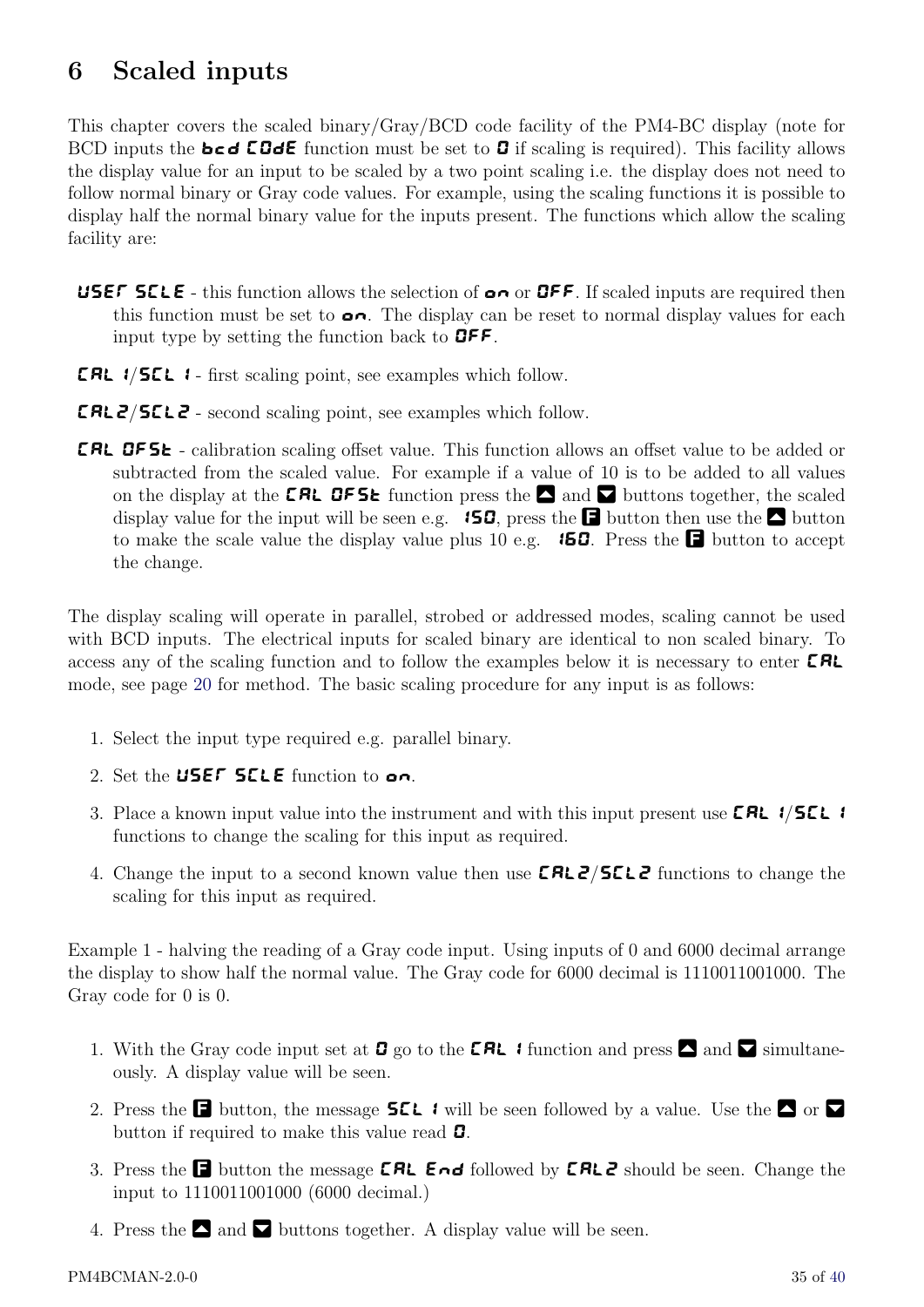- 5. Press the **F** button, the message **SCL2** will be seen followed by a value. Use the  $\blacksquare$  or  $\blacksquare$ button if required to make this value read 3000.
- 6. Press the  $\Box$  button the message  $\Box$  End followed by the next function will be seen. Press and release the F button until the message FUNC End is seen and the display moves back to normal display mode. The readings viewed should now be half the normal Gray code values.

Example 2 - altering both the zero and span of a Gray code input. Set the display to read  $\Box$ for an input of **3000** and to read **3000** for an input of **6000**. Note alternatively the **CRL OFSE** function could be used to achieve the same result. The Gray code for 6000 decimal is 1110011001000. The Gray code for 4000 decimal is 100001110000. The Gray code for 3000 decimal is 111001100100.

- 1. Set the input to 111001100100 (3000 decimal) then go to the **CAL** if function and press  $\blacksquare$ and  $\blacktriangleright$  simultaneously. A display value will be seen.
- 2. Press the **F** button, the message **SEL** i will be seen followed by a value. Use the  $\Box$  or  $\nabla$ button if required to make this value read  $\mathbf{G}$ .
- 3. Press the **F** button the message **CRL End** followed by **CRL2** should be seen. Change the input to 1110011001000 (6000 decimal.)
- 4. Press the  $\Box$  and  $\nabla$  buttons together. A display value will be seen.
- 5. Press the  $\Box$  button, the message  $\angle$  5 L  $\angle$  will be seen followed by a value. Use the  $\Box$  or  $\nabla$ button if required to make this value read **3000**.
- 6. Press the **F** button the message **CRL End** followed by the next function will be seen. Press and release the **F** button until the message **FUNC End** is seen and the display moves back to normal display mode. The readings viewed should now show  $\boldsymbol{\Box}$  for an input of 3000 and 3000 for an input of 6000 with the display being linear in between e.g. an input of 4000 should now be displayed as  $1000$ .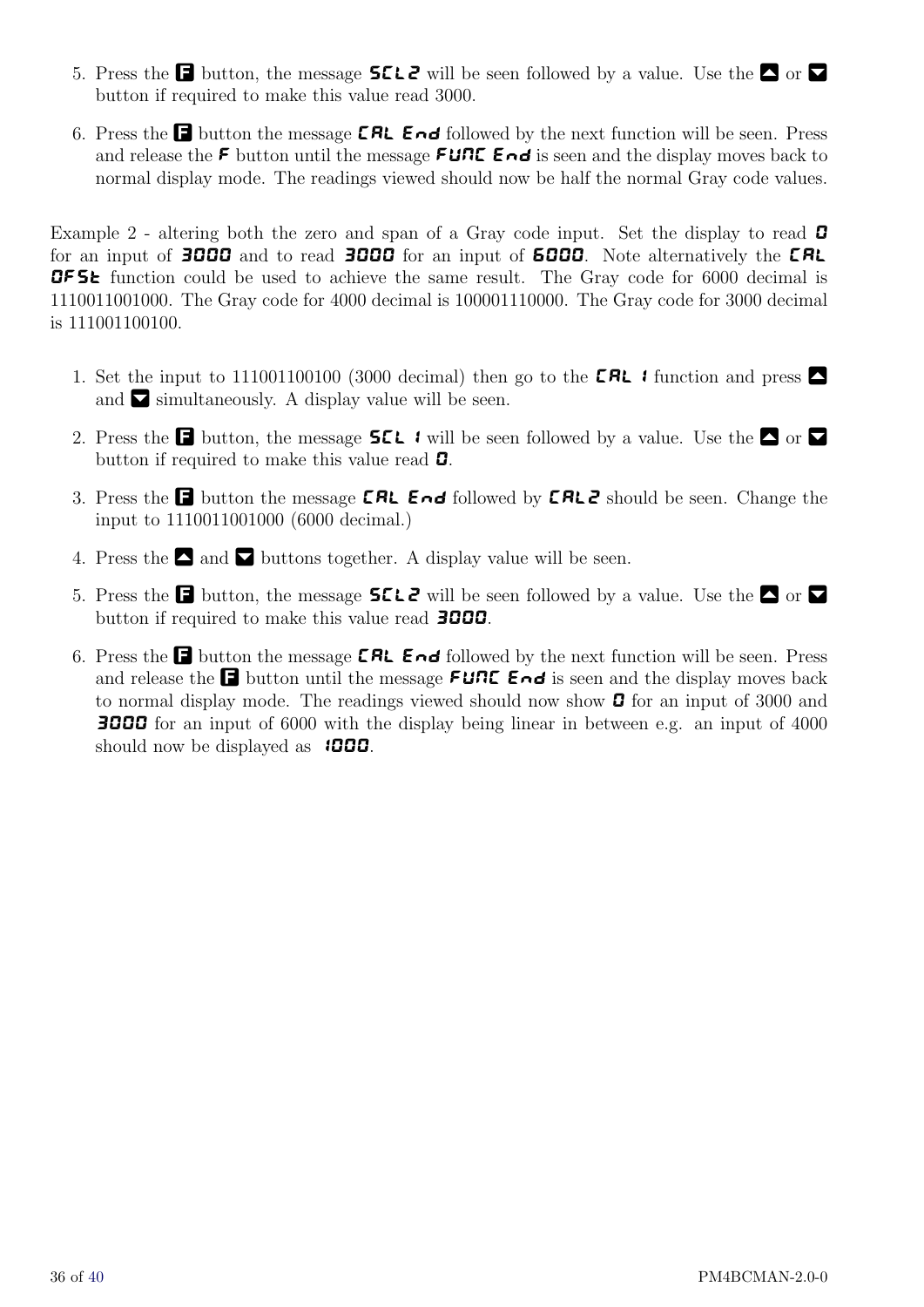# <span id="page-36-0"></span>7 Weighted input operation

Refer to section [3.12](#page-13-0) for electrical connection details.

This chapter describes the special weighted digital input mode available on the PM4-BC. To operate in this mode the **SEL I RPL** function must be set to  $d$ .  $nP$ .

The weighted digital input mode allows up to 8 inputs to be given weighted values, these weighted values are added together for each active input. The added values will be displayed and can be retransmitted if an analog or serial retransmission option is fitted.

The functions which control this mode are  $d \cdot \theta$  which allows the number of digital inputs required to be set from 1 to 8 and  $\overrightarrow{d}$ ,  $\overrightarrow{d}$ ,  $\overrightarrow{d}$ ,  $\overrightarrow{d}$ ,  $\overrightarrow{d}$  etc. which allows the weighting for each input to be set. The weighting value can be set to any display value.

Example - Four weighted inputs are to be used with the weighted values to be added, displayed and retransmitted as a 4-20mA signal using optional analog retransmission. The display is to have two decimal points and each weighted input in turn is to be given a value of 1.00, 3.00, 5.00 and 10.00 mA. The input signals are to be from a switch inputs with a short circuit to ground being the active signal i.e. active low operation. The retransmission output is set to give a 4mA output when the display shows 0.00 and a 20mA output when the display shows 16.00. Note that whilst the display can show a value greater than 16.00 the analog retransmission is limited to 20mA. The main settings required for this example are:

| Function         | Setting          | Description                                        |
|------------------|------------------|----------------------------------------------------|
| FEE.             | 0.00             | Sets display value of <b>0.00</b> for $4mA$ output |
| $FET^-$          | 15.00            | Sets display value of $15.00$ for 20mA output      |
| <b>d</b> [PE     | 0.02             | Sets decimal point to 2 places                     |
| d, nP            | ч                | Sets number of weighted inputs to 4                |
| d, l             | 1.00             | Sets first input weighting to 1.00                 |
| d, 2             | 3.00             | Sets second input weighting to 3.00                |
| d, 3             | 5.00             | Sets third input weighting to 5.00                 |
| d, 4             | 10.00            | Sets fourth input weighting to 10.00               |
| <b>SEE I NPE</b> | $d \cdot \cap P$ | Sets input type to weighted digital input          |
| drer pol         | Lo               | Sets input type to active low operation            |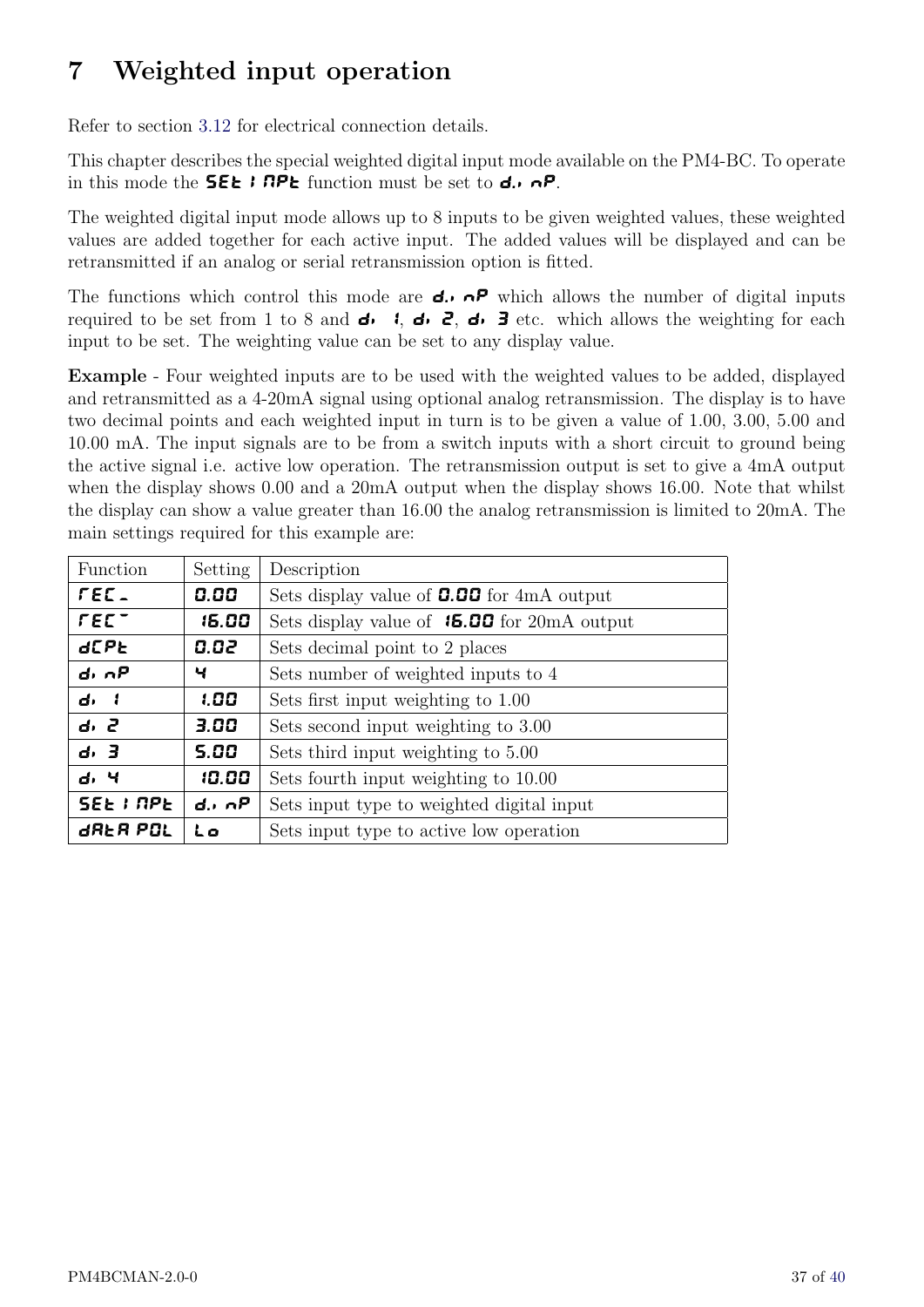| Input 1 state | Input 2 state | Input 3 state | Input 4 state | Display | Retransmission |
|---------------|---------------|---------------|---------------|---------|----------------|
| Inactive      | Inactive      | Inactive      | Inactive      | 0.00    | 4mA            |
| Active        | Inactive      | Inactive      | Inactive      | 1.00    | 5mA            |
| Inactive      | Active        | Inactive      | Inactive      | 3.00    | 7mA            |
| Active        | Active        | Inactive      | Inactive      | 4.00    | 8mA            |
| Inactive      | Inactive      | Active        | Inactive      | 5.00    | 9mA            |
| Active        | Inactive      | Active        | Inactive      | 5.00    | 10mA           |
| Inactive      | Active        | Active        | Inactive      | 8.00    | 12mA           |
| Active        | Active        | Active        | Inactive      | 9.00    | 13mA           |
| Inactive      | Inactive      | Inactive      | Active        | 10.00   | 14mA           |
| Active        | Inactive      | Inactive      | Active        | 11.00   | 15mA           |
| Inactive      | Active        | Inactive      | Active        | 13.00   | 17mA           |
| Active        | Active        | Inactive      | Active        | 14.00   | 18mA           |
| Inactive      | Inactive      | Active        | Active        | 15.00   | 19mA           |
| Active        | Inactive      | Active        | Active        | 15.00   | 20mA           |
| Inactive      | Active        | Active        | Active        | 18.00   | 20mA           |
| Active        | Active        | Active        | Active        | 19.00   | 20mA           |

The result of these inputs are shown in the table below.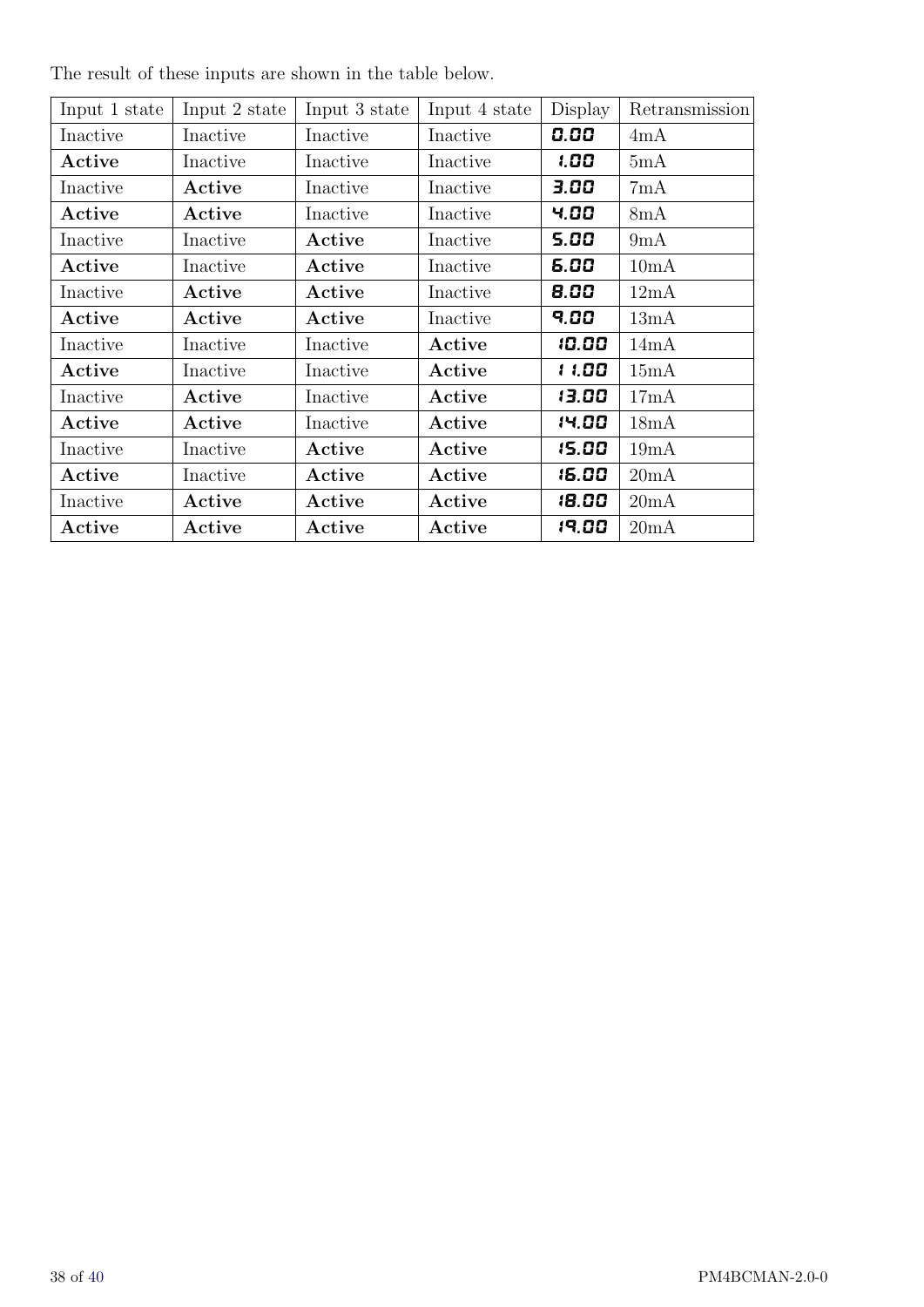# <span id="page-38-0"></span>8 Specifications

## 8.1 Technical specifications

| Input data:          | 20 input lines for BCD, binary or Gray code addressed and strobed<br>inputs can be used to give up to 8 digit display or special weighted<br>digital input (up to 8 inputs). For BCD inputs four of the 20 input<br>bits can be assigned for use as remote decimal point and display<br>hold if required. |
|----------------------|-----------------------------------------------------------------------------------------------------------------------------------------------------------------------------------------------------------------------------------------------------------------------------------------------------------|
| Input types:         | 5V, 12V to 24V or 48V DC contact closure or open collector                                                                                                                                                                                                                                                |
|                      | (factory configured)                                                                                                                                                                                                                                                                                      |
| Input logic:         | Selectable active high or low                                                                                                                                                                                                                                                                             |
| Decimal point:       | User selectable                                                                                                                                                                                                                                                                                           |
| Sample Rate:         | 4 samples per second                                                                                                                                                                                                                                                                                      |
| Microprocessor:      | HC68HC11F CMOS                                                                                                                                                                                                                                                                                            |
| Ambient temperature: | LED -10 to $60^{\circ}$ C, LCD -10 to $50^{\circ}$ C                                                                                                                                                                                                                                                      |
| Humidity:            | $5$ to $95\%$ non condensing                                                                                                                                                                                                                                                                              |
| Display:             | LED Models: 4 digit 20mm,                                                                                                                                                                                                                                                                                 |
|                      | $5$ digit $14.2 \text{mm} +$ status LEDs $+$ 4 way keypad                                                                                                                                                                                                                                                 |
|                      | 6 digit $14.2 \text{mm} + 4$ way keypad                                                                                                                                                                                                                                                                   |
|                      | 8 digit 10mm $+$ 4 way keypad                                                                                                                                                                                                                                                                             |
|                      | LED Bar Graph 20 segment bar $+5$ digit 7.6mm $+$ relay status LEDs                                                                                                                                                                                                                                       |
|                      | LCD Models: 4 digit 12.7mm, 6 digit 12.7mm                                                                                                                                                                                                                                                                |
| Power Supply:        | AC 240V, 110V or 24V 50/60Hz                                                                                                                                                                                                                                                                              |
|                      | or DC isolated wide range 12 to 48V.                                                                                                                                                                                                                                                                      |
|                      | Special supply types 32VAC, 48VAC 50/60Hz or                                                                                                                                                                                                                                                              |
|                      | DC isolated 50 to 110V also available.                                                                                                                                                                                                                                                                    |
|                      | Note: supply type is factory configured                                                                                                                                                                                                                                                                   |
| Power Consumption:   | AC supply 4 VA max, DC supply typically 80mA at 12VDC and                                                                                                                                                                                                                                                 |
|                      | 40mA at 24VDC for PM4 with no optional outputs, actual current                                                                                                                                                                                                                                            |
|                      | drawn depends on display type and options fitted                                                                                                                                                                                                                                                          |
|                      |                                                                                                                                                                                                                                                                                                           |

## 8.2 Optional outputs

| Alarm relays:                               | 1, 3 or 6 alarm relays (binary, Gray code, whole                                                                                       |
|---------------------------------------------|----------------------------------------------------------------------------------------------------------------------------------------|
|                                             | number BCD (bcd $\text{CGdE} = \text{C}$ ) and weighted digital input only).                                                           |
|                                             | Analog Retransmission: 12 bit isolated 4 to 20mA, 0 to 1V or 0 to 10V link selectable                                                  |
|                                             | $(4{\text -}20\text{mA}$ output will drive into resistive loads of up to $800\Omega$ )                                                 |
|                                             | (binary, Gray code, whole number BCD ( <b>bcd <math>\mathbf{C} \mathbf{D} \mathbf{d} \mathbf{E} = \mathbf{D}</math></b> ) and weighted |
|                                             | digital input only)                                                                                                                    |
| Digital Retransmission: Isolated BCD/Binary |                                                                                                                                        |
|                                             | (binary, Gray code, whole number BCD (bcd $EGdE = D$ ) and weighted                                                                    |
|                                             | digital input only)                                                                                                                    |
|                                             | Serial Communications: Isolated RS232 or RS485 (ASCII or Modbus RTU)                                                                   |
|                                             | (binary, Gray code, whole number BCD (bcd $EddE = 0$ ) and weighted                                                                    |
|                                             | digital input only)                                                                                                                    |